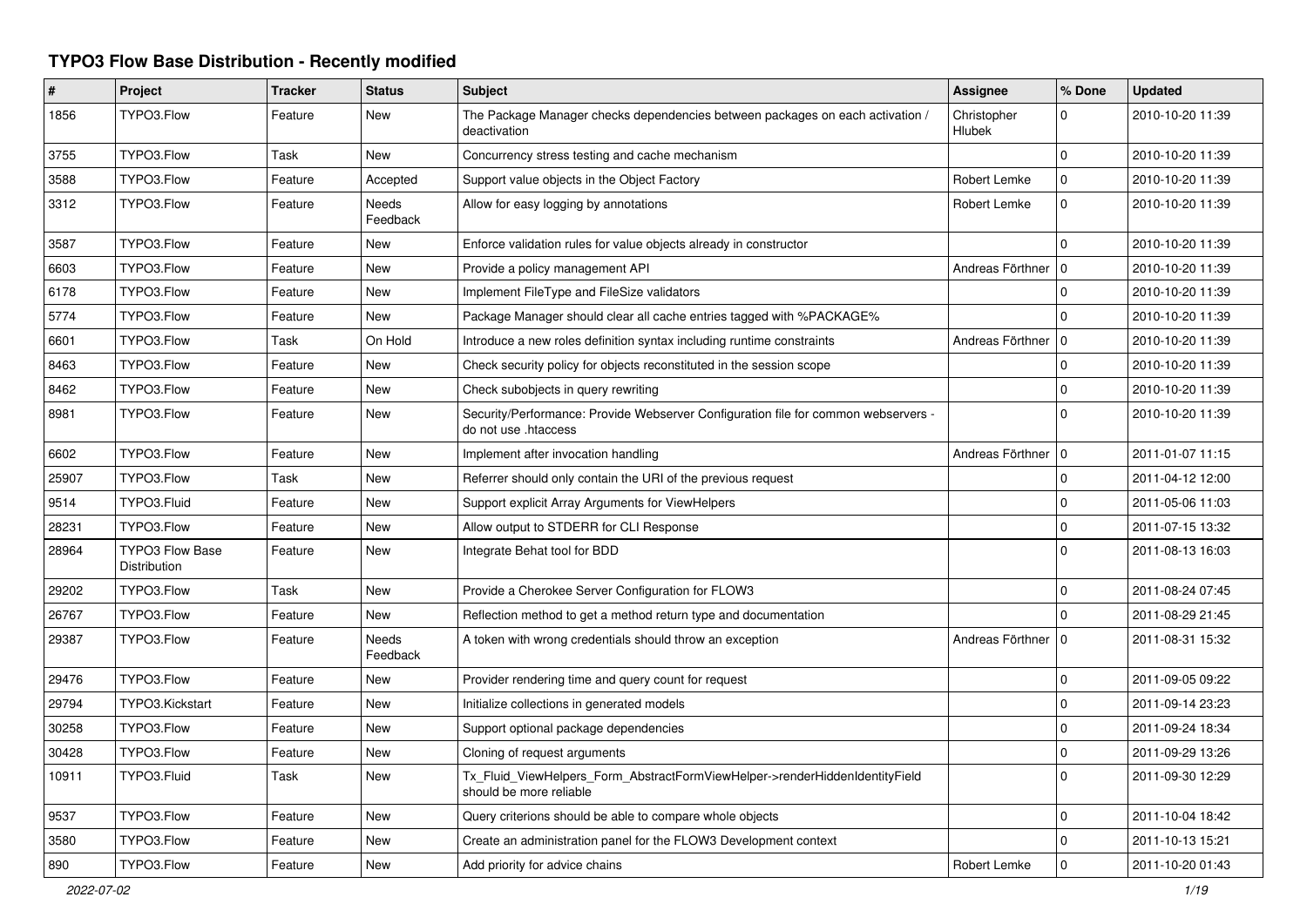| $\vert$ # | Project     | <b>Tracker</b> | <b>Status</b> | <b>Subject</b>                                                                                                                                          | Assignee               | % Done      | <b>Updated</b>   |
|-----------|-------------|----------------|---------------|---------------------------------------------------------------------------------------------------------------------------------------------------------|------------------------|-------------|------------------|
| 1785      | TYPO3.Flow  | Feature        | New           | Automatic garbage collection for expired cache entries                                                                                                  |                        | 0           | 2011-10-20 01:43 |
| 9950      | TYPO3.Fluid | Task           | <b>New</b>    | Binding to nested arrays impossible for form-elements                                                                                                   |                        | $\mathbf 0$ | 2011-10-20 01:48 |
| 2974      | TYPO3.Flow  | Bug            | New           | Aspect / Proxy Cache is not emptied automatically if an interface used for introduction<br>was modified                                                 | Robert Lemke           | $\mathbf 0$ | 2011-10-21 13:20 |
| 10678     | TYPO3.Flow  | <b>Bug</b>     | <b>New</b>    | ReflectionService doesn't reflect methods of child classes correctly when they get<br>reflected before their parent class in the initialization process |                        | $\Omega$    | 2011-10-21 13:20 |
| 25988     | TYPO3.Flow  | Bug            | New           | Useless proxies are built for some classes                                                                                                              |                        | $\mathbf 0$ | 2011-10-21 13:20 |
| 29425     | TYPO3.Flow  | Bug            | New           | Deletion of a blog post with resources fails with FK constraint error                                                                                   |                        | $\mathbf 0$ | 2011-10-21 13:20 |
| 30424     | TYPO3.Flow  | Bug            | New           | Forward object arguments with changes                                                                                                                   |                        | $\mathbf 0$ | 2011-10-21 13:20 |
| 30425     | TYPO3.Flow  | <b>Bug</b>     | New           | New methods are not updated in Policies during Development                                                                                              |                        | $\mathbf 0$ | 2011-10-21 13:20 |
| 31002     | TYPO3.Flow  | Bug            | New           | Generated sleep method handles static properties as members.                                                                                            |                        | $\mathbf 0$ | 2011-10-21 13:20 |
| 3481      | TYPO3.Fluid | Bug            | New           | Use ViewHelperVariableContainer in PostParseFacet                                                                                                       |                        | $\mathbf 0$ | 2011-10-21 13:37 |
| 8648      | TYPO3.Fluid | <b>Bug</b>     | New           | format.crop ViewHelper should support all features of the crop stdWrap function                                                                         |                        | $\mathbf 0$ | 2011-10-21 13:37 |
| 12863     | TYPO3.Fluid | Bug            | New           | Attributes of a viewhelper can't contain a '-'                                                                                                          | Sebastian<br>Kurfuerst | $\Omega$    | 2011-10-21 13:37 |
| 13045     | TYPO3.Fluid | Bug            | New           | Entity decode of strings are different between if-conditions and output of variable                                                                     |                        | $\mathbf 0$ | 2011-10-21 13:37 |
| 28549     | TYPO3.Fluid | Bug            | New           | make widgets cacheable, i.e. not implement childnodeaccess interface                                                                                    |                        | $\mathbf 0$ | 2011-10-21 13:37 |
| 28552     | TYPO3.Fluid | <b>Bug</b>     | New           | (v5) write ViewHelper test for compiled run; adjust functional test to do two passes<br>(uncached & cached)                                             |                        | $\Omega$    | 2011-10-21 13:37 |
| 28550     | TYPO3.Fluid | <b>Bug</b>     | New           | (v4) make widgets cacheable, i.e. not implement childnodeaccess interface                                                                               |                        | $\mathbf 0$ | 2011-10-21 13:37 |
| 28554     | TYPO3.Fluid | <b>Bug</b>     | New           | (v4) implement feature flag to disable caching                                                                                                          |                        | $\mathbf 0$ | 2011-10-21 13:37 |
| 28553     | TYPO3.Fluid | Bug            | New           | improve XHProf test setup                                                                                                                               |                        | $\mathbf 0$ | 2011-10-21 13:37 |
| 30418     | TYPO3.Flow  | Feature        | New           | Package bootstrapping following dependencies                                                                                                            |                        | $\mathbf 0$ | 2011-10-21 13:38 |
| 31261     | TYPO3.Flow  | Feature        | New           | Virtual objects - generate proxy classes for interfaces                                                                                                 |                        | $\mathbf 0$ | 2011-10-25 10:23 |
| 31262     | TYPO3.Flow  | Feature        | New           | Named arguments in Objects.yaml for constructor arguments                                                                                               |                        | $\mathbf 0$ | 2011-10-25 10:26 |
| 31210     | TYPO3.Flow  | <b>Bug</b>     | New           | constructor of proxy class not compatible with interfaces defening a constructor                                                                        |                        | $\Omega$    | 2011-11-07 22:02 |
| 6712      | TYPO3.Flow  | Feature        | Accepted      | Implement mixin support                                                                                                                                 | <b>Robert Lemke</b>    | $\mathbf 0$ | 2011-11-08 00:18 |
| 31955     | TYPO3.Fluid | Feature        | New           | f:uri.widget                                                                                                                                            |                        | $\mathbf 0$ | 2011-11-22 12:27 |
| 32105     | TYPO3.Flow  | Bug            | New           | Ignore Validation ignored if ACL is set for this controller action                                                                                      |                        | $\mathbf 0$ | 2011-11-26 11:22 |
| 32294     | TYPO3.Flow  | Feature        | New           | Lazy initialization of loggers                                                                                                                          |                        | 0           | 2011-12-05 10:29 |
| 8464      | TYPO3.Flow  | Feature        | New           | Write settings using the ConfigurationManager                                                                                                           |                        | $\mathbf 0$ | 2011-12-15 17:06 |
| 9313      | TYPO3.Flow  | Feature        | New           | Support for currencies                                                                                                                                  |                        | $\mathbf 0$ | 2011-12-15 17:44 |
| 33018     | TYPO3.Flow  | Feature        | New           | Translator should support override of labels from other packages                                                                                        |                        | $\mathbf 0$ | 2012-01-06 13:05 |
| 33293     | TYPO3.Flow  | Bug            | New           | Injection to private variable results in injection of the the wrong class                                                                               |                        | 0           | 2012-01-18 16:41 |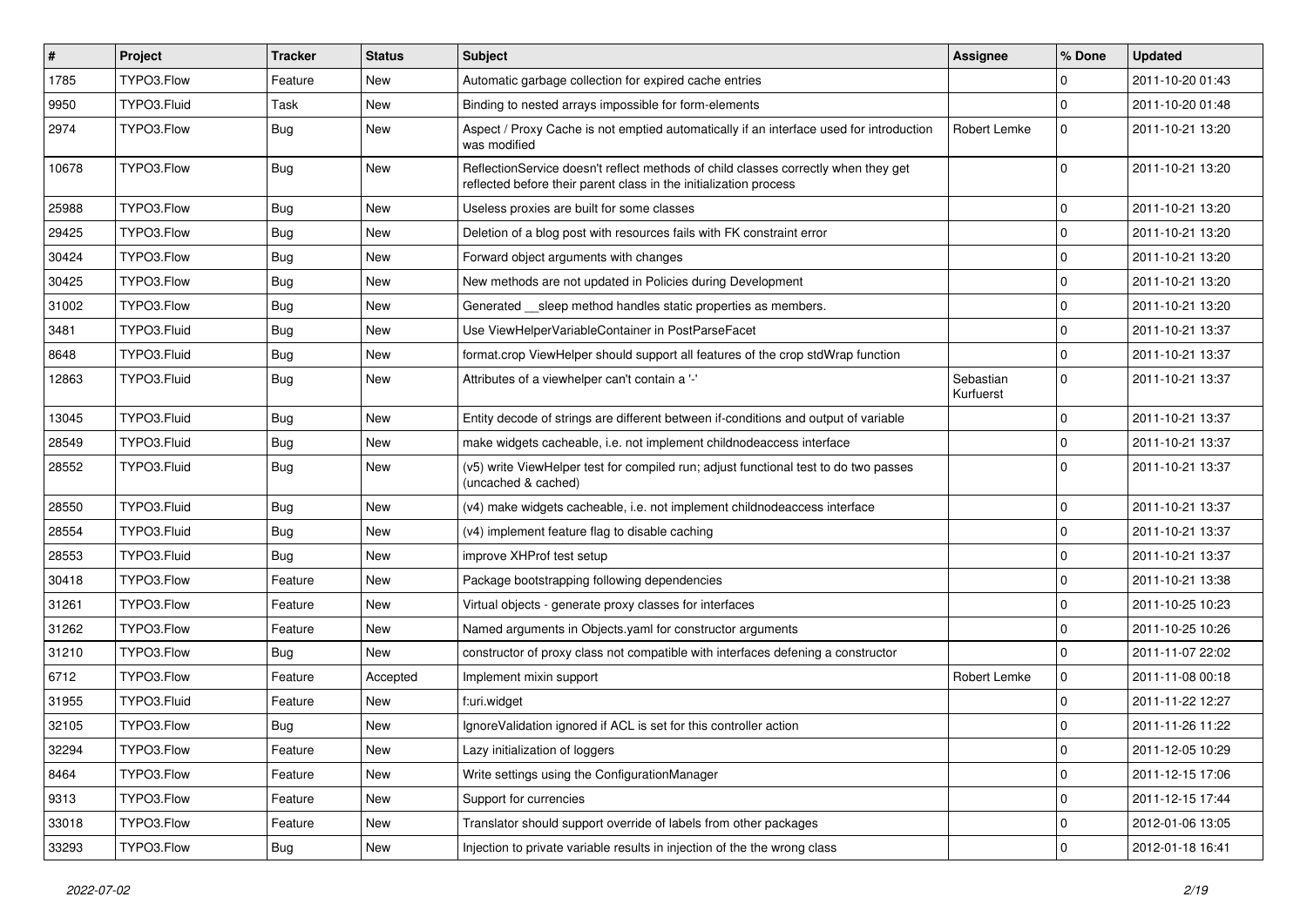| #     | Project                                | <b>Tracker</b> | <b>Status</b>            | <b>Subject</b>                                                                     | <b>Assignee</b>       | % Done      | <b>Updated</b>   |
|-------|----------------------------------------|----------------|--------------------------|------------------------------------------------------------------------------------|-----------------------|-------------|------------------|
| 33465 | TYPO3.Flow                             | Bug            | New                      | Some vital commands to recover the system fail when recovery is needed             |                       | 0           | 2012-01-26 15:51 |
| 32035 | TYPO3.Fluid                            | Task           | <b>New</b>               | Improve fluid error messages                                                       |                       | $\mathbf 0$ | 2012-01-27 15:59 |
| 32873 | TYPO3.Flow                             | Bug            | Accepted                 | Value changes for logged in account are not persisted due to session serialization | Karsten<br>Dambekalns | $\mathbf 0$ | 2012-02-01 12:43 |
| 33710 | TYPO3.Flow                             | Feature        | New                      | Configuration based on Domain                                                      |                       | 0           | 2012-02-06 16:08 |
| 34133 | TYPO3.Flow                             | Feature        | New                      | RFC: Handle Semicolons in Path part of URIs as Scoped Path Parameters              |                       | 0           | 2012-02-21 15:17 |
| 34404 | TYPO3.Flow                             | Bug            | New                      | JsonView transformObject does not respect _descendAll configuration                |                       | $\mathbf 0$ | 2012-02-29 01:12 |
| 33308 | <b>TYPO3 Flow Base</b><br>Distribution | Task           | New                      | General date and time handling rules                                               |                       | $\Omega$    | 2012-03-06 16:05 |
| 8491  | TYPO3.Fluid                            | Task           | Needs<br>Feedback        | link.action and uri.action differ in absolute argument                             | Karsten<br>Dambekalns | $\Omega$    | 2012-03-07 17:05 |
| 32574 | TYPO3.Flow                             | Bug            | Accepted                 | FLOW3 enters fork bombs when using cgi-fcgi vs cli                                 | Karsten<br>Dambekalns | $\Omega$    | 2012-03-07 17:21 |
| 33078 | TYPO3.Flow                             | Bug            | New                      | No Redirect to Login                                                               |                       | $\mathbf 0$ | 2012-03-07 17:45 |
| 34309 | TYPO3.Fluid                            | Task           | New                      | Unknown ViewHelpers cause exception - should be handled more graceful              |                       | 0           | 2012-03-07 18:40 |
| 33049 | TYPO3.Flow                             | Feature        | New                      | Allow configuration of context without environment variable (needed for IIS)       |                       | $\mathbf 0$ | 2012-03-07 20:51 |
| 33024 | TYPO3.Flow                             | Bug            | Accepted                 | Exception when validating a float in a Model with the Number validator             | Karsten<br>Dambekalns | $\mathbf 0$ | 2012-03-07 22:08 |
| 8989  | TYPO3.Fluid                            | Feature        | Needs<br>Feedback        | Search path for fluid template files                                               |                       | $\mathbf 0$ | 2012-03-12 18:10 |
| 27607 | TYPO3.Fluid                            | Bug            | New                      | Make Fluid comparisons work when first element is STRING, second is NULL.          |                       | 0           | 2012-03-12 19:18 |
| 34816 | TYPO3.Flow                             | Feature        | New                      | Long text encryption                                                               |                       | 0           | 2012-03-14 08:33 |
| 11039 | TYPO3.Flow                             | <b>Bug</b>     | Needs<br>Feedback        | Static object container injects properties to result of factory object             |                       | $\Omega$    | 2012-03-14 13:41 |
| 27379 | TYPO3.Flow                             | <b>Bug</b>     | Needs<br>Feedback        | add check to clear the database at tearDown in testing                             |                       | 0           | 2012-03-14 14:41 |
| 28074 | TYPO3.Flow                             | Feature        | <b>Needs</b><br>Feedback | Provide a shell script that installs Phoenix or FLOW3 from git                     | Markus Bucher         | 0           | 2012-03-14 14:49 |
| 28319 | TYPO3.Flow                             | <b>Bug</b>     | <b>Needs</b><br>Feedback | Access denied will be logged at the wrong location in nested calls                 |                       | $\Omega$    | 2012-03-14 14:52 |
| 31484 | TYPO3.Flow                             | Feature        | Needs<br>Feedback        | possibility to modify inner workings of proxy class builder                        |                       | $\Omega$    | 2012-03-14 18:10 |
| 29258 | TYPO3.Flow                             | Feature        | Needs<br>Feedback        | Provide a way to override classes by environment                                   |                       | $\mathbf 0$ | 2012-03-14 19:29 |
| 27721 | TYPO3.Flow                             | Bug            | Needs<br>Feedback        | Permissions of uploaded resources not correct                                      | Karsten<br>Dambekalns | $\mathbf 0$ | 2012-03-15 10:37 |
| 9861  | TYPO3.Flow                             | Feature        | Needs<br>Feedback        | Leave logging up and running as long as possible                                   |                       | $\mathbf 0$ | 2012-03-15 10:53 |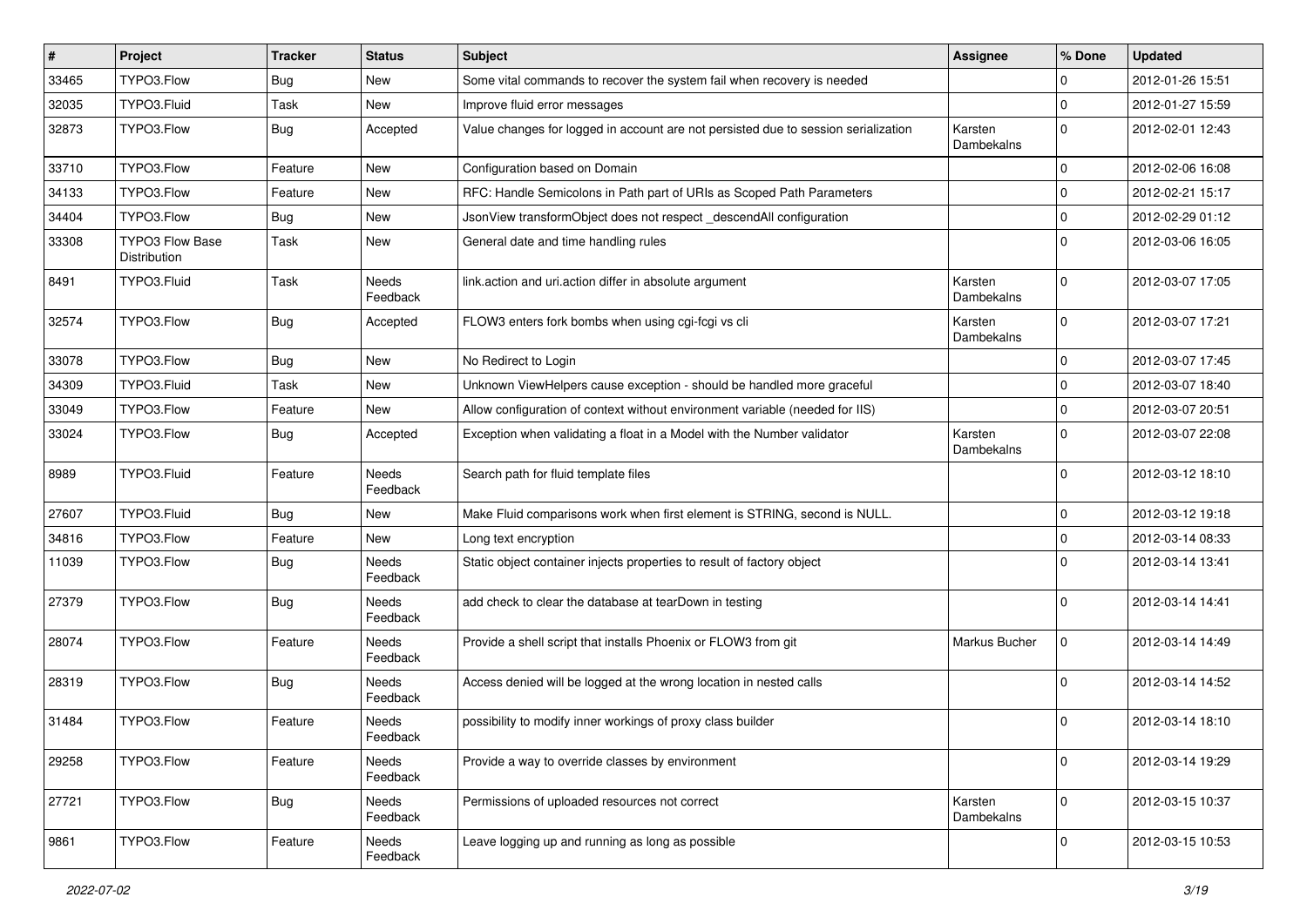| $\pmb{\#}$ | Project                                | <b>Tracker</b> | <b>Status</b> | Subject                                                                                              | Assignee              | % Done       | <b>Updated</b>   |
|------------|----------------------------------------|----------------|---------------|------------------------------------------------------------------------------------------------------|-----------------------|--------------|------------------|
| 32869      | TYPO3.Flow                             | Bug            | New           | Security config tokenClass doesnt throw exception if not found the class                             |                       | 0            | 2012-03-19 10:53 |
| 35083      | TYPO3.Flow                             | Bug            | New           | involving SecurityContext in Widget's __wakeup situation leads to an exception                       |                       | $\Omega$     | 2012-03-21 13:06 |
| 35420      | <b>TYPO3 Flow Base</b><br>Distribution | Suggestion     | New           | Review use of try / catch in the Security Framework                                                  | Andreas Förthner   0  |              | 2012-03-31 00:00 |
| 35781      | TYPO3.Flow                             | Feature        | New           | Model validation                                                                                     |                       | $\mathbf 0$  | 2012-04-08 17:06 |
| 35783      | TYPO3.Flow                             | Feature        | New           | Lifecycle method after property mapping                                                              |                       | $\mathbf 0$  | 2012-04-08 21:01 |
| 35831      | TYPO3.Flow                             | Bug            | New           | Deleting or unpublishing of a resource deletes all published symlinks<br>(Web/ Resources/Persistent) |                       | $\Omega$     | 2012-04-11 09:31 |
| 35970      | TYPO3.Flow                             | Task           | New           | Improve performance of Utility/Arrays::integerExplode by using array_map                             |                       | $\mathbf 0$  | 2012-04-13 15:38 |
| 36495      | TYPO3.Flow                             | Bug            | New           | HTTP Response is sent before persistence preventing Exceptions to be displayed on<br>redirect        |                       | $\Omega$     | 2012-04-24 00:28 |
| 36508      | TYPO3.Flow                             | Bug            | New           | AuthenticationProvider Request Patterns                                                              |                       | $\mathbf 0$  | 2012-04-24 12:39 |
| 36509      | TYPO3.Flow                             | Feature        | New           | redirectToUri to an uri with acl forces a 403 because of missing csrf token.                         |                       | 0            | 2012-04-24 12:44 |
| 36510      | TYPO3.Flow                             | Feature        | New           | <b>Firewall Redirect?</b>                                                                            |                       | $\mathbf 0$  | 2012-04-24 12:57 |
| 36559      | TYPO3.Fluid                            | Feature        | New           | New widget progress bar                                                                              |                       | $\mathbf 0$  | 2012-04-25 15:11 |
| 36633      | TYPO3.Flow                             | Bug            | New           | Reconstituted entities should not have the FLOW3 Persistence clone property set                      |                       | $\mathbf 0$  | 2012-04-26 21:24 |
| 36634      | TYPO3.Flow                             | Bug            | New           | Reconstituted entities do not have their properties set when initializeObject() is called            |                       | $\mathbf 0$  | 2012-04-26 21:28 |
| 36804      | TYPO3.Flow                             | Bug            | New           | Orphaned entities within aggregates are not removed                                                  |                       | $\mathbf 0$  | 2012-05-03 11:54 |
| 36955      | TYPO3.Flow                             | Feature        | New           | Add type filter to var dump()                                                                        |                       | 0            | 2012-05-08 16:39 |
| 37095      | TYPO3.Fluid                            | Feature        | New           | It should be possible to set a different template on a Fluid TemplateView inside an<br>action        | Christopher<br>Hlubek | $\mathbf 0$  | 2012-05-11 13:54 |
| 37279      | TYPO3.Flow                             | Feature        | New           | <b>Request PropertyMapping</b>                                                                       |                       | $\mathbf 0$  | 2012-05-18 16:06 |
| 37316      | TYPO3.Flow                             | Bug            | New           | Use findBestMatchingLocale instead of getDefaultLocale?                                              |                       | $\Omega$     | 2012-05-20 09:35 |
| 3619       | TYPO3.Flow                             | Feature        | New           | Implement System Policy Support/System Security                                                      | Andreas Förthner   0  |              | 2012-05-21 16:15 |
| 28136      | TYPO3.Flow                             | Feature        | New           | HTTP Semantics for Transactions and more                                                             |                       | $\Omega$     | 2012-05-21 16:15 |
| 3621       | TYPO3.Flow                             | Feature        | New           | Implement dynamic firewall filter registration                                                       | Andreas Förthner   0  |              | 2012-05-21 16:15 |
| 37564      | TYPO3.Flow                             | Bug            | New           | Validation of Parent Object containing properties of type ManyToOne and<br>ManyToMany to same Target |                       | $\Omega$     | 2012-05-29 11:55 |
| 32985      | TYPO3.Flow                             | Feature        | New           | Implement Processing Rules when merging numerically-indexed arrays                                   |                       | 0            | 2012-05-30 09:35 |
| 37619      | TYPO3.Fluid                            | Bug            | New           | Fatal Error when using variable in name attribute of Section ViewHelper                              |                       | $\mathbf{0}$ | 2012-05-30 23:17 |
| 37571      | TYPO3.Flow                             | <b>Bug</b>     | New           | Inherited proxies fail when implementing __clone                                                     |                       | 0            | 2012-06-04 12:15 |
| 37831      | TYPO3.Flow                             | Task           | New           | Evaluate using PHP 5.4's internal web server for Functional Testing                                  |                       | 0            | 2012-06-08 09:27 |
| 26986      | TYPO3.Flow                             | Feature        | Accepted      | Debug toolbar                                                                                        | Christian Müller      | 0            | 2012-06-08 20:41 |
| 37846      | TYPO3.Flow                             | Feature        | New           | Should be able to declare more than one controllerObjectName per requestPatterns                     |                       | 0            | 2012-06-11 11:10 |
| 38130      | TYPO3.Fluid                            | Feature        | New           | Checkboxes and multiple select fields should have an assignable default value                        |                       | $\pmb{0}$    | 2012-06-17 09:54 |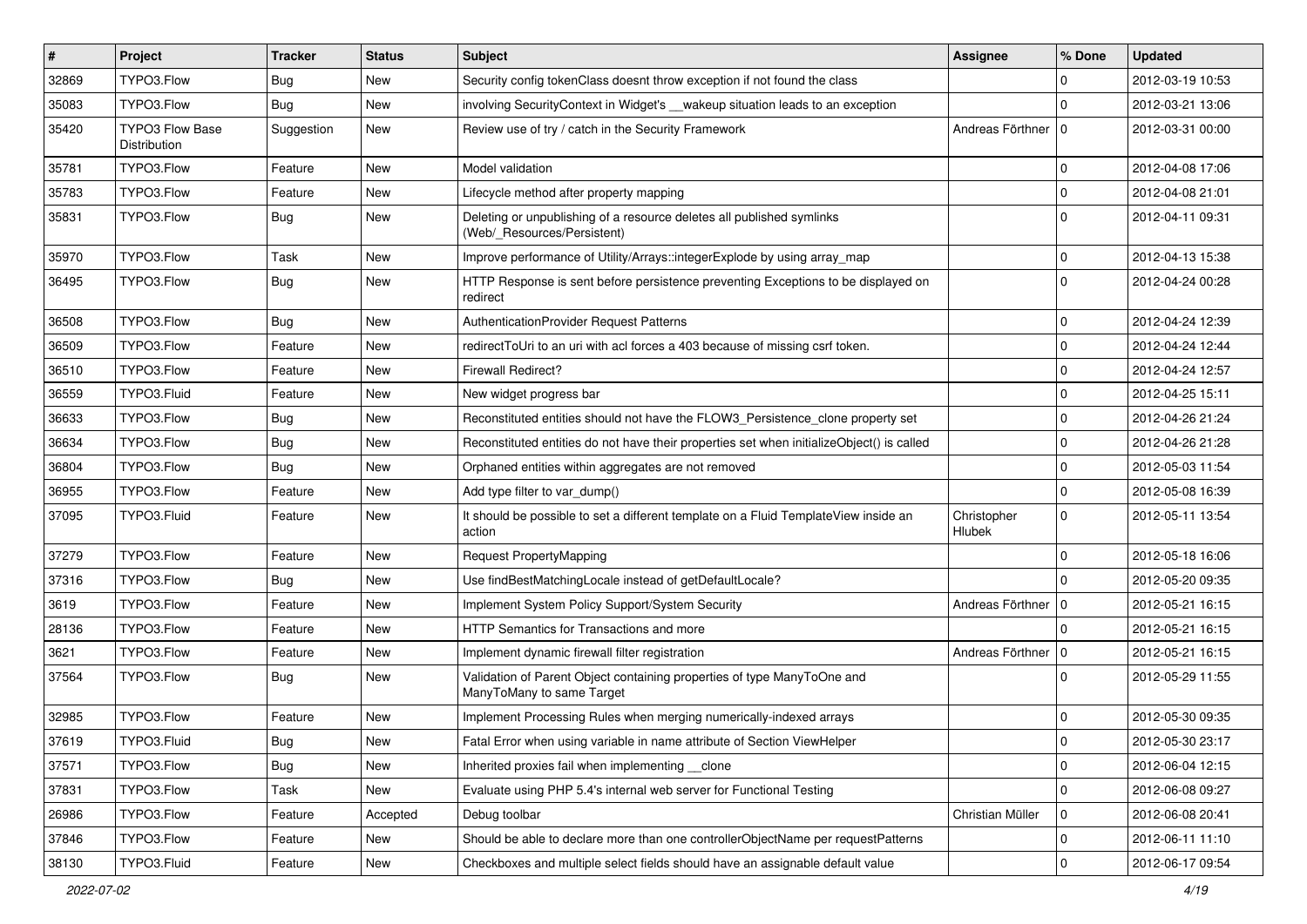| $\vert$ # | Project                                       | <b>Tracker</b> | <b>Status</b>            | <b>Subject</b>                                                                            | <b>Assignee</b>        | % Done              | <b>Updated</b>   |
|-----------|-----------------------------------------------|----------------|--------------------------|-------------------------------------------------------------------------------------------|------------------------|---------------------|------------------|
| 31339     | TYPO3.Flow                                    | Task           | On Hold                  | Search                                                                                    |                        | 0                   | 2012-06-21 12:17 |
| 36655     | TYPO3.Fluid                                   | <b>Bug</b>     | <b>New</b>               | <b>Pagination Links</b>                                                                   |                        | $\mathbf 0$         | 2012-06-23 22:18 |
| 38369     | TYPO3.Fluid                                   | <b>Bug</b>     | New                      | Resource ViewHelpers should not fall back to request package                              |                        | $\mathbf 0$         | 2012-06-25 15:55 |
| 36840     | TYPO3.Flow                                    | Task           | Accepted                 | Improve exception for wrong locales                                                       | Karsten<br>Dambekalns  | $\mathbf 0$         | 2012-06-25 18:47 |
| 37227     | TYPO3.Flow                                    | <b>Bug</b>     | On Hold                  | securityContext->getParty is not available in widget context                              |                        | $\Omega$            | 2012-06-25 22:14 |
| 35868     | TYPO3.Flow                                    | Bug            | On Hold                  | Unstable condition in Utility\Environment                                                 | Karsten<br>Dambekalns  | $\mathbf 0$         | 2012-06-25 22:37 |
| 32425     | TYPO3.Flow                                    | <b>Bug</b>     | Accepted                 | IpAddressRange methods not completly implemented                                          | Karsten<br>Dambekalns  | $\Omega$            | 2012-06-28 10:23 |
| 33628     | TYPO3.Fluid                                   | <b>Bug</b>     | Needs<br>Feedback        | Multicheckboxes (multiselect) for Collections don't work                                  | Christian Müller       | $\mathbf 0$         | 2012-06-28 10:27 |
| 30555     | TYPO3.Fluid                                   | Feature        | New                      | Make TagBuilder more extensible                                                           |                        | $\mathsf{O}\xspace$ | 2012-06-29 12:41 |
| 27322     | TYPO3.Flow                                    | Feature        | On Hold                  | Add support for Appserver-in-PHP, which could result in much faster executions.           | Christopher<br>Hlubek  | $\Omega$            | 2012-07-09 18:11 |
| 37354     | TYPO3.Flow                                    | Bug            | Accepted                 | Do not apply generateValueHash() and generateUuid() if custom identifier is used          | Karsten<br>Dambekalns  | $\Omega$            | 2012-07-10 08:30 |
| 38875     | <b>TYPO3 Flow Base</b><br>Distribution        | Suggestion     | <b>New</b>               | Have a Translator object available in action controllers                                  |                        | $\Omega$            | 2012-07-11 15:00 |
| 4704      | TYPO3.Fluid                                   | Feature        | New                      | Improve parsing exception messages                                                        |                        | $\Omega$            | 2012-07-11 19:00 |
| 34674     | TYPO3.Flow                                    | Feature        | Accepted                 | NotFoundView is not injected in ActionController                                          | Robert Lemke           | $\mathbf 0$         | 2012-07-22 10:59 |
| 39432     | <b>TYPO3 Flow Base</b><br><b>Distribution</b> | Task           | New                      | Clarify introducing properties                                                            |                        | $\mathbf{0}$        | 2012-07-31 23:34 |
| 38459     | TYPO3.Eel                                     | <b>Bug</b>     | New                      | Accessing a not present property/method should error verbosely                            | Sebastian<br>Kurfuerst | $\mathbf 0$         | 2012-08-07 17:06 |
| 39674     | TYPO3.Flow                                    | Bug            | New                      | TYPO3\FLOW3\var dump behaves weird in controller actions doing return                     |                        | $\mathbf 0$         | 2012-08-10 10:09 |
| 36410     | TYPO3.Fluid                                   | Feature        | New                      | Allow templates to send arguments back to layout                                          |                        | $\mathbf{0}$        | 2012-08-13 11:46 |
| 39790     | TYPO3.Kickstart                               | Feature        | New                      | Allow forward slashes where backslashes need to be specified                              |                        | $\mathbf 0$         | 2012-08-14 09:28 |
| 39788     | TYPO3.Flow                                    | Feature        | New                      | RFC: Repository based NotExistsValidator                                                  |                        | $\mathbf 0$         | 2012-08-14 16:14 |
| 38038     | TYPO3.Flow                                    | Task           | Accepted                 | Proofread FLOW3 manual                                                                    | Ryan J. Peterson       | $\Omega$            | 2012-08-17 11:16 |
| 39990     | TYPO3.Fluid                                   | <b>Bug</b>     | New                      | Same form twice in one template: hidden fields for empty values are only rendered<br>once |                        | $\Omega$            | 2012-08-20 11:21 |
| 41420     | TYPO3.Flow                                    | Feature        | New                      | Support entity versioning                                                                 |                        | 0                   | 2012-09-27 14:11 |
| 41496     | TYPO3.Flow                                    | Bug            | New                      | Upload identical Resources, deleting fails                                                |                        | $\mathbf 0$         | 2012-10-01 17:57 |
| 40824     | TYPO3.Flow                                    | Bug            | <b>Needs</b><br>Feedback | Modified action controller methods not detected properly                                  | Andreas Förthner       | $\Omega$            | 2012-10-01 20:33 |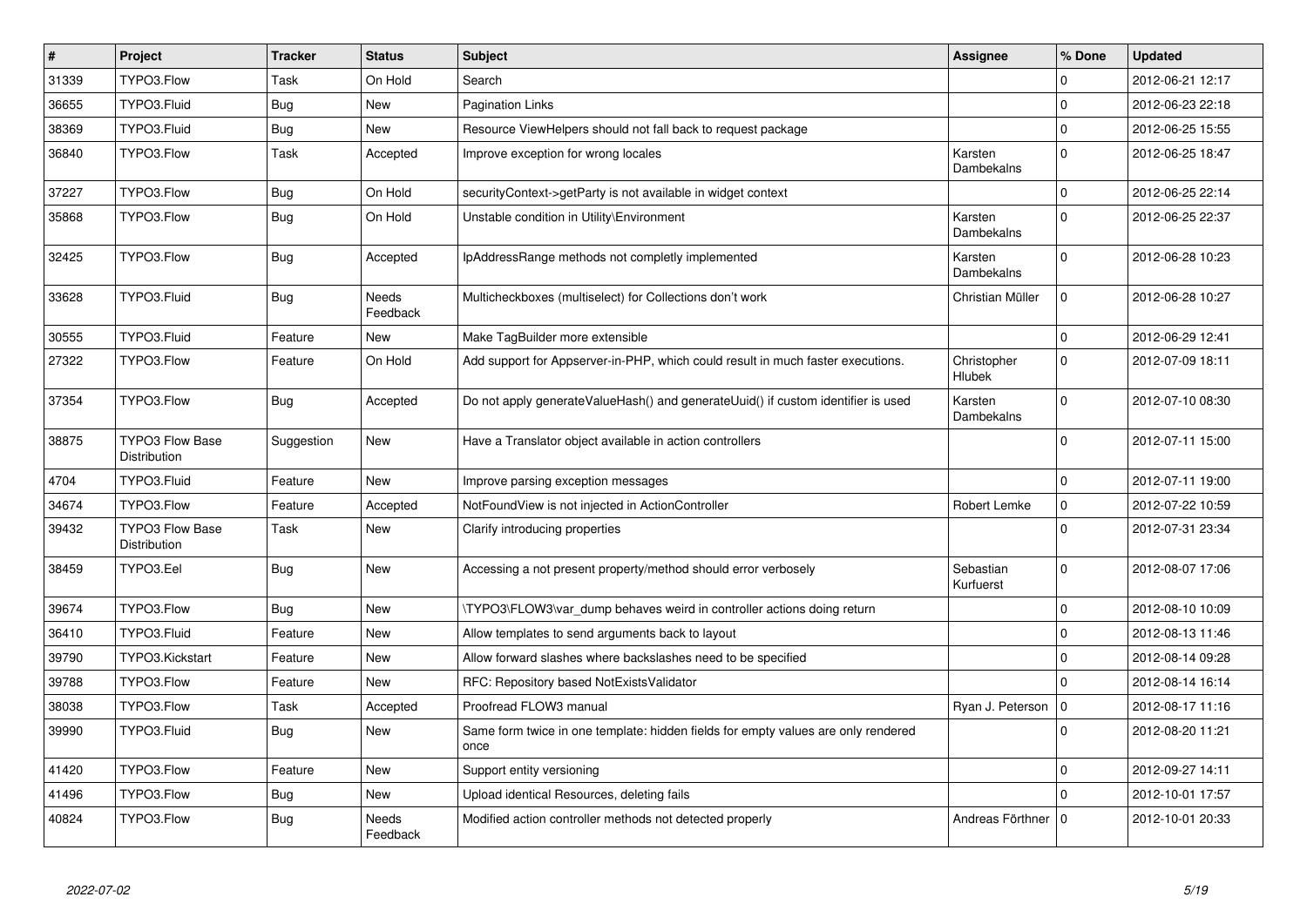| #     | Project                                | <b>Tracker</b> | <b>Status</b>       | Subject                                                                                                      | <b>Assignee</b>         | % Done       | <b>Updated</b>   |
|-------|----------------------------------------|----------------|---------------------|--------------------------------------------------------------------------------------------------------------|-------------------------|--------------|------------------|
| 41508 | TYPO3 Flow Base<br>Distribution        | Task           | <b>Under Review</b> | Replace Jasmine by Buster.js                                                                                 |                         | 0            | 2012-10-01 20:58 |
| 41533 | TYPO3.Flow                             | Bug            | Needs<br>Feedback   | Ignored object-validation in editAction when redirecting back from updateAction                              |                         | 0            | 2012-10-10 09:27 |
| 41832 | TYPO3.Flow                             | Task           | New                 | Improve error handling for incompatible packages                                                             | Christian Jul<br>Jensen | $\mathbf 0$  | 2012-10-10 14:44 |
| 10472 | TYPO3.Fluid                            | Feature        | New                 | Fluid Standalone distribution                                                                                |                         | $\mathbf 0$  | 2012-10-16 15:17 |
| 42240 | TYPO3.Eel                              | Task           | New                 | Make Eel usable outside of TYPO3 Flow                                                                        |                         | $\Omega$     | 2012-10-21 12:32 |
| 5442  | TYPO3.Flow                             | Feature        | New                 | Destroy session / logout user on deleting an account                                                         | Andreas Förthner   0    |              | 2012-10-25 08:46 |
| 37473 | TYPO3.Flow                             | <b>Bug</b>     | New                 | Subsequent Exceptions related to Doctrine Entity Manager makes it snap shut                                  |                         | 0            | 2012-10-25 10:29 |
| 35720 | TYPO3.Flow                             | Bug            | New                 | Access denied Exception for widget links to actions with a policy                                            |                         | $\mathbf 0$  | 2012-10-25 14:08 |
| 40410 | TYPO3.Flow                             | <b>Bug</b>     | Needs<br>Feedback   | Exception when using Apc, Memcached of Redis cache backend for reflection status<br>and object configuration | Karsten<br>Dambekalns   | $\Omega$     | 2012-10-25 15:56 |
| 42397 | TYPO3.Fluid                            | Feature        | New                 | Missing viewhelper for general links                                                                         |                         | 0            | 2012-10-25 19:20 |
| 42407 | <b>TYPO3 Flow Base</b><br>Distribution | Story          | New                 | <b>Asset Management</b>                                                                                      |                         | $\Omega$     | 2012-10-26 09:02 |
| 42743 | TYPO3.Fluid                            | Task           | New                 | Remove inline style for hidden form fields                                                                   |                         | 0            | 2012-11-06 23:09 |
| 41414 | TYPO3.Flow                             | Task           | Needs<br>Feedback   | Check packageKey naming / file structure below Packages/Vendor                                               |                         | $\Omega$     | 2012-11-07 11:39 |
| 13559 | TYPO3.Flow                             | <b>Bug</b>     | Accepted            | ObjectSerializer failes with persistent objects within arrays                                                | Karsten<br>Dambekalns   | $\Omega$     | 2012-11-08 09:39 |
| 42888 | TYPO3.Flow                             | <b>Bug</b>     | Needs<br>Feedback   | ResourceManager chokes on non existing files                                                                 |                         | 0            | 2012-11-12 18:02 |
| 43072 | TYPO3.Fluid                            | Task           | New                 | Remove TOKENS for adding templates fallback in Backporter                                                    |                         | 0            | 2012-11-18 14:20 |
| 43071 | TYPO3.Fluid                            | Task           | New                 | Remove TOKENS for adding fallback teplates in B                                                              |                         | $\mathbf 0$  | 2012-11-18 14:22 |
| 3291  | TYPO3.Fluid                            | Feature        | Needs<br>Feedback   | Cacheable viewhelpers                                                                                        |                         | $\Omega$     | 2012-11-29 17:00 |
| 43572 | TYPO3.Flow                             | Feature        | New                 | Uri should support manipulation of query arguments                                                           |                         | 0            | 2012-12-04 09:55 |
| 28399 | TYPO3.Flow                             | Feature        | Needs<br>Feedback   | Validation message and code should be configurable for bundled validators                                    |                         | $\Omega$     | 2012-12-10 15:52 |
| 43841 | TYPO3.Flow                             | Feature        | New                 | Add package support to validation errors                                                                     |                         | $\mathbf 0$  | 2012-12-10 16:20 |
| 39088 | TYPO3.Flow                             | Feature        | New                 | Add a sgnalslot before compilation                                                                           |                         | 0            | 2012-12-11 10:30 |
| 42550 | TYPO3.Flow                             | Task           | <b>Under Review</b> | Add top-level .htaccess to block everything but Web                                                          | Karsten<br>Dambekalns   | $\mathbf{0}$ | 2012-12-11 22:43 |
| 38216 | TYPO3.Flow                             | <b>Bug</b>     | Needs<br>Feedback   | Static method calls in reflected classes refer to _Original class                                            |                         | $\mathbf 0$  | 2012-12-13 12:35 |
| 39699 | TYPO3.Flow                             | Bug            | Accepted            | SQL DDL for TYPO3\FLOW3\Cache\Backend\PdoBackend                                                             | Karsten<br>Dambekalns   | $\mathbf 0$  | 2012-12-13 12:35 |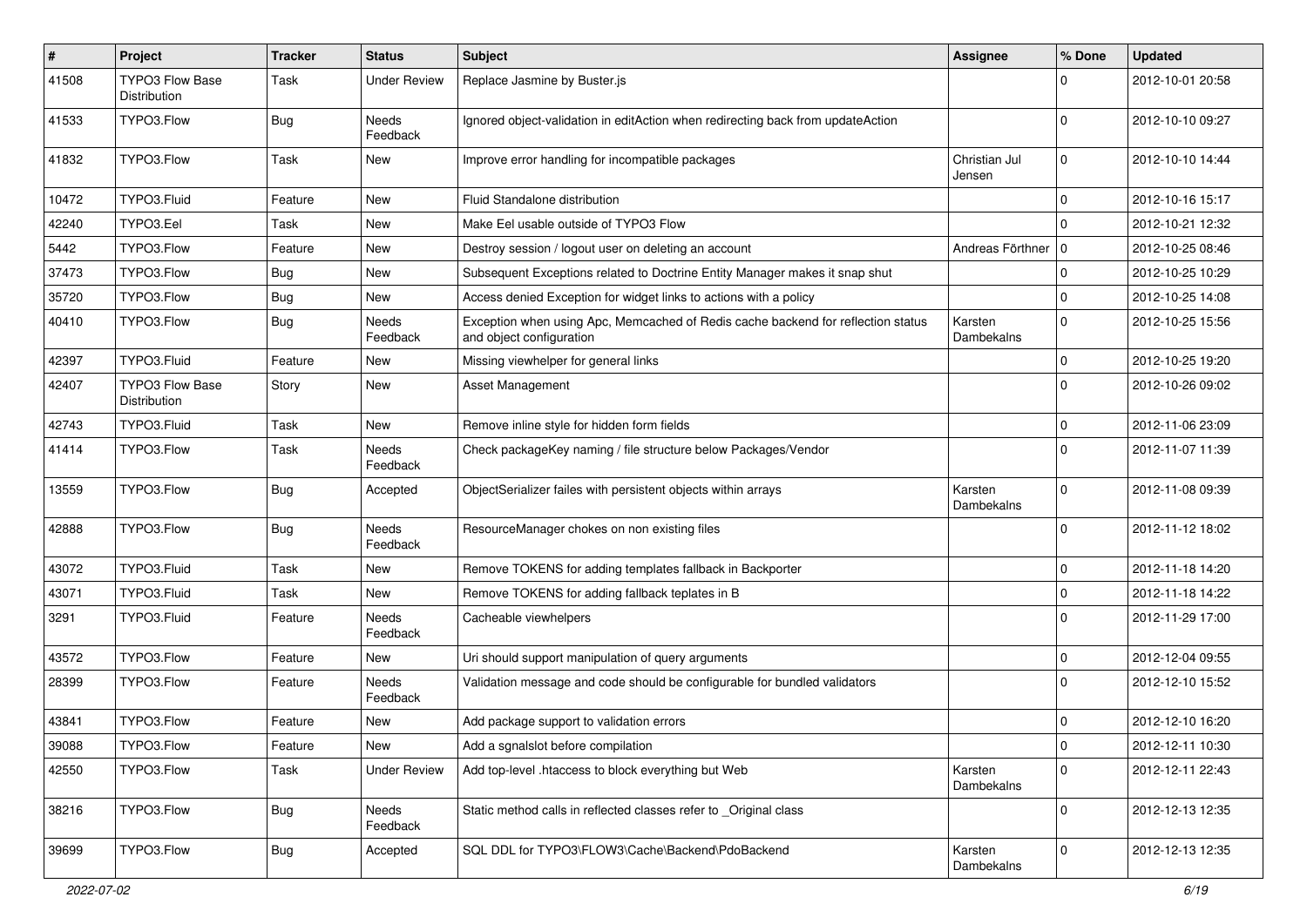| $\vert$ # | Project                                | <b>Tracker</b> | <b>Status</b>       | Subject                                                                               | <b>Assignee</b>        | % Done              | <b>Updated</b>   |
|-----------|----------------------------------------|----------------|---------------------|---------------------------------------------------------------------------------------|------------------------|---------------------|------------------|
| 41148     | TYPO3.Flow                             | Bug            | New                 | Converting of ValueObjects                                                            |                        | 0                   | 2012-12-13 12:35 |
| 40283     | TYPO3.Flow                             | Bug            | New                 | New constructor in grandparent class not called                                       |                        | $\mathbf 0$         | 2012-12-13 12:35 |
| 42606     | TYPO3.Flow                             | Bug            | New                 | Content Security with nested objects                                                  |                        | $\mathbf 0$         | 2012-12-13 12:35 |
| 43947     | TYPO3.Flow                             | <b>Bug</b>     | New                 | Redirect to login after Session timeout                                               |                        | $\mathbf 0$         | 2012-12-13 12:35 |
| 43993     | TYPO3.Flow                             | Task           | New                 | Warn when no migrations are found at all during doctrine: migrate                     |                        | 0                   | 2012-12-14 09:30 |
| 39414     | TYPO3.Flow                             | Bug            | New                 | <b>Security Documentation</b>                                                         |                        | 0                   | 2012-12-15 21:41 |
| 44078     | TYPO3 Flow Base<br>Distribution        | Task           | New                 | Probably false behavior in symlinked environment                                      |                        | $\Omega$            | 2012-12-18 13:17 |
| 43930     | TYPO3.Flow                             | Task           | Needs<br>Feedback   | Remove canRender() completely?!                                                       | Sebastian<br>Kurfuerst | $\mathbf 0$         | 2012-12-18 15:09 |
| 43967     | TYPO3.Flow                             | Bug            | New                 | Error in evaluating orphanRemoval in Flow Annotation driver                           |                        | $\mathbf 0$         | 2013-01-03 11:00 |
| 44244     | TYPO3.Flow                             | Bug            | New                 | defaultOrderings aren't applied on related objects                                    |                        | $\mathbf 0$         | 2013-01-09 18:41 |
| 44563     | TYPO3.Flow                             | Feature        | New                 | Logged in users via HTTP Basic always get re-authenticated                            |                        | $\mathbf 0$         | 2013-01-16 11:28 |
| 44542     | TYPO3.Flow                             | Task           | New                 | Mention the risk of requestPatterns regarding foreign package's SecurityContext usage | Adrian Föder           | $\mathbf 0$         | 2013-01-17 18:39 |
| 41029     | TYPO3.Flow                             | Bug            | Accepted            | Method security is also evaluating abstract classes                                   | Karsten<br>Dambekalns  | $\mathbf{0}$        | 2013-01-19 21:55 |
| 30423     | TYPO3.Flow                             | Feature        | New                 | Rendering template of other action without forward                                    |                        | $\mathbf 0$         | 2013-01-21 14:03 |
| 41727     | TYPO3.Flow                             | <b>Bug</b>     | Accepted            | @Flow\Identity and @ORM\InheritanceType("JOINED") can't be used together              | Karsten<br>Dambekalns  | $\mathbf{0}$        | 2013-01-21 17:15 |
| 39936     | TYPO3.Fluid                            | Feature        | New                 | registerTagAttribute should handle default values                                     |                        | $\mathbf 0$         | 2013-01-21 23:29 |
| 34879     | TYPO3.Flow                             | Bug            | Accepted            | Proxied object is not update()able                                                    | Karsten<br>Dambekalns  | $\mathbf 0$         | 2013-01-22 15:17 |
| 44738     | TYPO3.Flow                             | Feature        | New                 | Re-Validation of argument's custom validators                                         |                        | $\pmb{0}$           | 2013-01-23 09:19 |
| 44712     | TYPO3.Flow                             | Task           | Accepted            | Decouple Argument-Building in the HTTP-Request-Constructor                            |                        | $\mathbf 0$         | 2013-01-23 11:19 |
| 45103     | TYPO3.Flow                             | Feature        | New                 | Make static resource URI generation available outside of Fluid                        |                        | $\mathbf 0$         | 2013-02-03 13:16 |
| 45153     | TYPO3.Fluid                            | Feature        | New                 | f:be.menus.actionMenuItem - Detection of the current select option is insufficient    |                        | $\mathbf 0$         | 2013-02-04 23:17 |
| 45164     | <b>TYPO3 Flow Base</b><br>Distribution | Feature        | Accepted            | Define syntax for validation rules in YAML                                            | Karsten<br>Dambekalns  | $\mathbf 0$         | 2013-02-05 10:52 |
| 45249     | TYPO3.Flow                             | <b>Bug</b>     | New                 | Update composer project-create command listing                                        |                        | 0                   | 2013-02-07 15:17 |
| 45272     | TYPO3.Flow                             | <b>Bug</b>     | New                 | Related Value Objects get deleted by default cascading                                |                        | $\Omega$            | 2013-02-08 13:50 |
| 45100     | TYPO3.Flow                             | Feature        | <b>Under Review</b> | RequestDispatchingAspect should check if entry point can handle current request       | Christopher<br>Hlubek  | $\mathbf 0$         | 2013-02-08 15:32 |
| 45386     | TYPO3.Flow                             | Bug            | New                 | Package::buildArrayOfClassFiles tries to determine class names from file paths        |                        | 0                   | 2013-02-11 19:54 |
| 45394     | TYPO3.Fluid                            | Task           | New                 | Forwardport Unit test for standalone view                                             |                        | 0                   | 2013-02-11 22:39 |
| 28016     | TYPO3.Flow                             | <b>Bug</b>     | Needs<br>Feedback   | Cascade remove of cleared ArrayCollection                                             | Karsten<br>Dambekalns  | $\mathsf{O}\xspace$ | 2013-02-14 20:46 |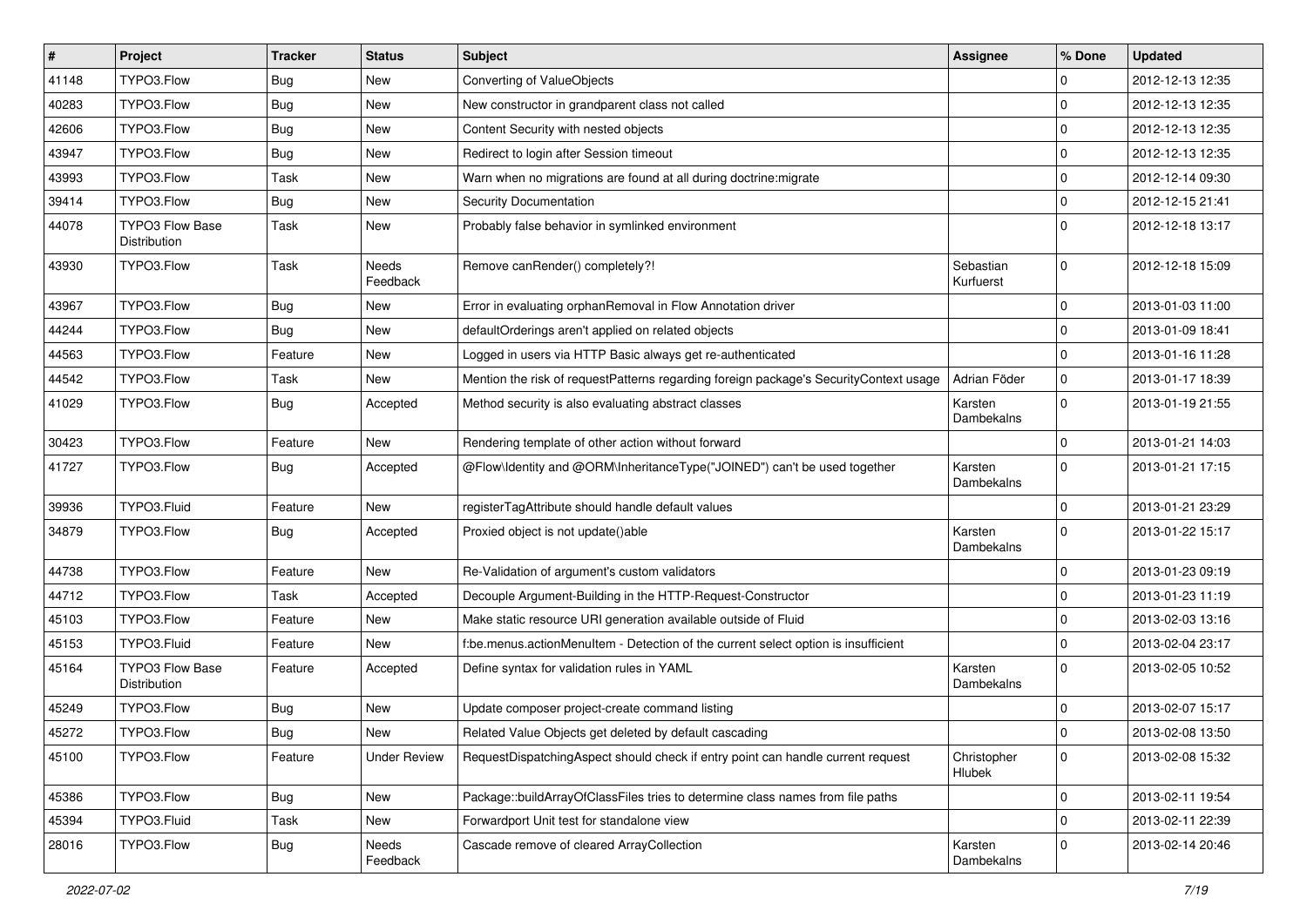| $\pmb{\#}$ | Project                                | <b>Tracker</b> | <b>Status</b>            | <b>Subject</b>                                                                                                               | <b>Assignee</b>       | % Done              | <b>Updated</b>   |
|------------|----------------------------------------|----------------|--------------------------|------------------------------------------------------------------------------------------------------------------------------|-----------------------|---------------------|------------------|
| 26765      | TYPO3.Flow                             | Feature        | Accepted                 | Support class schema features for every reflected class                                                                      | Karsten<br>Dambekalns | $\mathbf 0$         | 2013-02-14 20:47 |
| 45611      | TYPO3.Flow                             | Bug            | New                      | Destruction of session after logout should be configurable                                                                   |                       | 0                   | 2013-02-19 16:41 |
| 3585       | TYPO3.Flow                             | Major Feature  | New                      | Implement support for value objects                                                                                          |                       | $\pmb{0}$           | 2013-02-20 14:45 |
| 45640      | TYPO3.Flow                             | Bug            | New                      | Every relation is set to cascade=all if the related entity is no aggregate root                                              |                       | $\mathbf 0$         | 2013-02-20 15:31 |
| 45669      | TYPO3.Flow                             | Bug            | New                      | PersistentObjectConverter does not convert ValueObjects by identity                                                          |                       | $\pmb{0}$           | 2013-02-20 17:59 |
| 45623      | TYPO3.Flow                             | Bug            | New                      | SQL error when calling TYPO3.Blog Setup controller                                                                           |                       | $\mathbf 0$         | 2013-02-21 12:16 |
| 38222      | TYPO3.Flow                             | Feature        | New                      | Step execution signals with concrete name                                                                                    |                       | $\mathbf 0$         | 2013-02-21 16:39 |
| 46009      | TYPO3.Flow                             | Task           | New                      | Improve error message for missing class in Flow annotation driver                                                            |                       | $\mathbf 0$         | 2013-03-04 12:25 |
| 46010      | TYPO3.Flow                             | <b>Bug</b>     | New                      | Generating a DiscriminatorMap with base class in different namespace does not work                                           |                       | $\mathsf{O}\xspace$ | 2013-03-04 12:30 |
| 46011      | TYPO3.Flow                             | Task           | New                      | Validate annotation with missing type should throw useful error                                                              |                       | $\mathbf 0$         | 2013-03-04 12:42 |
| 46050      | TYPO3.Flow                             | Feature        | New                      | To decouple log file writing at Logger->logException                                                                         |                       | $\mathbf 0$         | 2013-03-05 21:43 |
| 46066      | TYPO3.Flow                             | <b>Bug</b>     | New                      | Currency formatter uses wrong format for ISO 4217 currency codes                                                             |                       | $\mathbf 0$         | 2013-03-06 16:29 |
| 46073      | TYPO3.Flow                             | Bug            | <b>Under Review</b>      | Scripts::executeCommand must be usable outsite of TYPO3.Flow                                                                 |                       | $\mathbf 0$         | 2013-03-06 19:14 |
| 46091      | TYPO3.Fluid                            | Task           | Needs<br>Feedback        | Show source file name and position on exceptions during parsing                                                              |                       | $\mathbf 0$         | 2013-03-07 11:26 |
| 46097      | TYPO3.Flow                             | Bug            | New                      | Logged in user gets session of an other logged in user                                                                       | Robert Lemke          | $\pmb{0}$           | 2013-03-07 12:52 |
| 45253      | TYPO3.Flow                             | Task           | Accepted                 | Throw exception in PointcutMethodNameFilter if given method's argument does not<br>match the actual method signature         | Christian Müller      | $\mathbf 0$         | 2013-03-07 16:33 |
| 46120      | TYPO3.Flow                             | Bug            | New                      | Important step missing in the installation chapter                                                                           |                       | $\mathbf 0$         | 2013-03-08 10:23 |
| 46216      | TYPO3.Flow                             | Feature        | New                      | Add wincache cache backend                                                                                                   |                       | $\pmb{0}$           | 2013-03-12 20:55 |
| 46318      | TYPO3.Flow                             | Feature        | New                      | [caching framework] Extend cache interface to handle multiple entries                                                        |                       | $\mathbf 0$         | 2013-03-15 12:19 |
| 46371      | TYPO3.Flow                             | Feature        | New                      | Support compilation of static information in proxy classes                                                                   | Christopher<br>Hlubek | $\mathbf 0$         | 2013-03-16 21:26 |
| 46244      | <b>TYPO3 Flow Base</b><br>Distribution | <b>Bug</b>     | <b>Under Review</b>      | Remove call to PHP_BINDIR in CoreCommandController                                                                           |                       | $\Omega$            | 2013-03-19 11:39 |
| 46545      | TYPO3.Fluid                            | Feature        | New                      | Better support for arrays in options of SelectViewHelper                                                                     |                       | 0                   | 2013-03-22 13:35 |
| 45345      | TYPO3.Fluid                            | Feature        | Needs<br>Feedback        | Easy to use comments for fluid that won't show in output                                                                     |                       | $\Omega$            | 2013-03-26 20:40 |
| 46210      | TYPO3.Flow                             | <b>Bug</b>     | <b>Needs</b><br>Feedback | securityContext->getParty() in the initializeObject() method of a session-Scope object<br>throws exception on second request |                       | $\Omega$            | 2013-03-27 10:44 |
| 29405      | TYPO3.Flow                             | Bug            | New                      | When storing a new entity inside the session, it will be fully serialized instead of just the<br>reference being stored      |                       | $\mathbf 0$         | 2013-04-04 11:34 |
| 38379      | TYPO3.Eel                              | Feature        | New                      | Implement a Eel-ViewHelper                                                                                                   |                       | $\mathbf 0$         | 2013-04-08 11:03 |
| 27088      | TYPO3.Flow                             | <b>Bug</b>     | On Hold                  | initializeObject() is called too early when reconstructing entities                                                          |                       | $\mathbf 0$         | 2013-04-08 17:53 |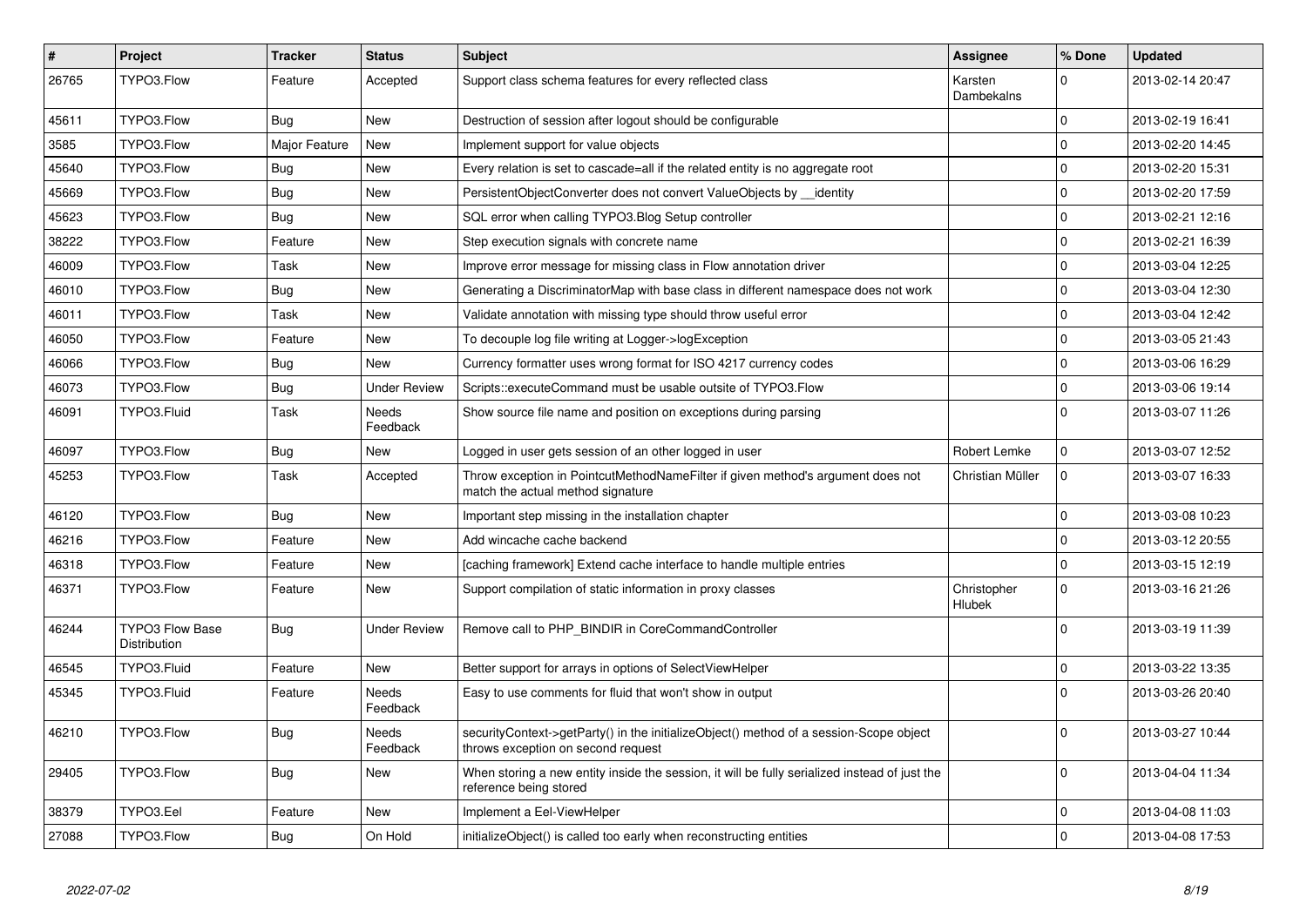| #     | Project                                | <b>Tracker</b> | <b>Status</b>       | Subject                                                                                                                                           | Assignee              | % Done      | <b>Updated</b>   |
|-------|----------------------------------------|----------------|---------------------|---------------------------------------------------------------------------------------------------------------------------------------------------|-----------------------|-------------|------------------|
| 47052 | <b>TYPO3 Flow Base</b><br>Distribution | Bug            | New                 | Clear doctrine caches after migration applied                                                                                                     |                       | $\Omega$    | 2013-04-08 18:30 |
| 47423 | <b>TYPO3 Flow Base</b><br>Distribution | Task           | Under Review        | Decouple TYPO3.Party from Flow                                                                                                                    | Christian Müller      | $\mathbf 0$ | 2013-04-22 09:34 |
| 47601 | <b>TYPO3 Flow Base</b><br>Distribution | <b>Bug</b>     | New                 | Template Path of Submodules contains lowercase Namespace                                                                                          |                       | $\Omega$    | 2013-04-26 14:33 |
| 47637 | <b>TYPO3 Flow Base</b><br>Distribution | Bug            | New                 | Property with @ORM\Column(nullable=true,type="decimal",scale=2) results as type<br>"string" in Collection Objects and not as expected as "double" |                       | $\Omega$    | 2013-04-27 12:14 |
| 47638 | TYPO3 Flow Base<br>Distribution        | Bug            | New                 | Delete a ValueObject by its identity                                                                                                              |                       | $\Omega$    | 2013-04-27 13:14 |
| 47669 | TYPO3.Fluid                            | Task           | New                 | FormViewHelper does not define the default request method                                                                                         |                       | $\mathbf 0$ | 2013-04-28 16:39 |
| 45851 | TYPO3.Flow                             | Feature        | Needs<br>Feedback   | Allow referencing environment variables in Settings.yaml                                                                                          | Adrian Föder          | $\mathbf 0$ | 2013-04-30 14:12 |
| 47818 | TYPO3. Welcome                         | Bug            | New                 | Wrong link on Welcome screen                                                                                                                      |                       | $\mathbf 0$ | 2013-05-02 12:01 |
| 3306  | TYPO3.Flow                             | Feature        | Accepted            | Flush routes cache automatically on class file modifications                                                                                      | Robert Lemke          | $\mathbf 0$ | 2013-05-06 12:34 |
| 46689 | TYPO3.Flow                             | Bug            | New                 | The new ClassLoader swallows Fatal Errors                                                                                                         | <b>Marc Neuhaus</b>   | $\mathbf 0$ | 2013-05-14 09:21 |
| 48296 | TYPO3.Flow                             | Task           | Needs<br>Feedback   | Missing method in ExceptionHandlerInterface                                                                                                       |                       | $\Omega$    | 2013-05-21 11:39 |
| 48093 | TYPO3.Flow                             | <b>Bug</b>     | New                 | AbstractCompositeValidators memory consumption continuously grow                                                                                  |                       | 0           | 2013-05-21 11:49 |
| 47950 | TYPO3.Flow                             | <b>Bug</b>     | New                 | import of remote resources                                                                                                                        |                       | $\mathbf 0$ | 2013-05-21 11:52 |
| 47487 | TYPO3.Flow                             | Bug            | New                 | Functional test classes in package without classes are not compiled                                                                               |                       | 0           | 2013-05-21 12:19 |
| 47331 | TYPO3.Flow                             | <b>Bug</b>     | Accepted            | ObjectManager shutdown with Dependency Injection Proxy causes fatal errors                                                                        |                       | $\mathbf 0$ | 2013-05-21 13:06 |
| 47325 | TYPO3.Flow                             | Bug            | <b>Under Review</b> | ReflectionData and classSchema caches need not be freezable                                                                                       |                       | $\mathbf 0$ | 2013-05-21 13:08 |
| 46716 | TYPO3.Flow                             | Bug            | New                 | Empty class names in Dependencylnjection proxy code when using Caches /<br>Factory-created dependencies                                           |                       | $\Omega$    | 2013-05-21 13:22 |
| 26943 | TYPO3.Flow                             | Feature        | Needs<br>Feedback   | Add i18n support to domain models                                                                                                                 | Karsten<br>Dambekalns | $\Omega$    | 2013-05-21 13:28 |
| 32607 | TYPO3.Flow                             | Feature        | Needs<br>Feedback   | Export localized strings for JS consumption                                                                                                       | Karsten<br>Dambekalns | $\Omega$    | 2013-05-21 13:28 |
| 30890 | TYPO3.Flow                             | Feature        | Accepted            | Developer Toolbar                                                                                                                                 | Christian Müller      | $\mathbf 0$ | 2013-05-21 13:28 |
| 44375 | TYPO3.Flow                             | Task           | Accepted            | Make all persistence reads go through repositories                                                                                                | Karsten<br>Dambekalns | $\Omega$    | 2013-05-21 13:28 |
| 37352 | TYPO3.Flow                             | <b>Bug</b>     | <b>Under Review</b> | generateValueHash() should use getIdentifierByObject()                                                                                            | Karsten<br>Dambekalns | 0           | 2013-05-21 13:28 |
| 37212 | TYPO3.Flow                             | Feature        | Accepted            | Edge Side Includes (ESI)                                                                                                                          | Robert Lemke          | $\mathbf 0$ | 2013-05-21 13:28 |
| 44396 | TYPO3.Flow                             | Task           | Accepted            | Move Doctrine ORM integration onto own namespace                                                                                                  | Karsten<br>Dambekalns | $\mathbf 0$ | 2013-05-21 13:28 |
| 37373 | TYPO3.Flow                             | Feature        | <b>Under Review</b> | Make annotation overrides / "injection" via Objects.yaml possible                                                                                 | Marc Neuhaus          | $\mathbf 0$ | 2013-05-21 13:28 |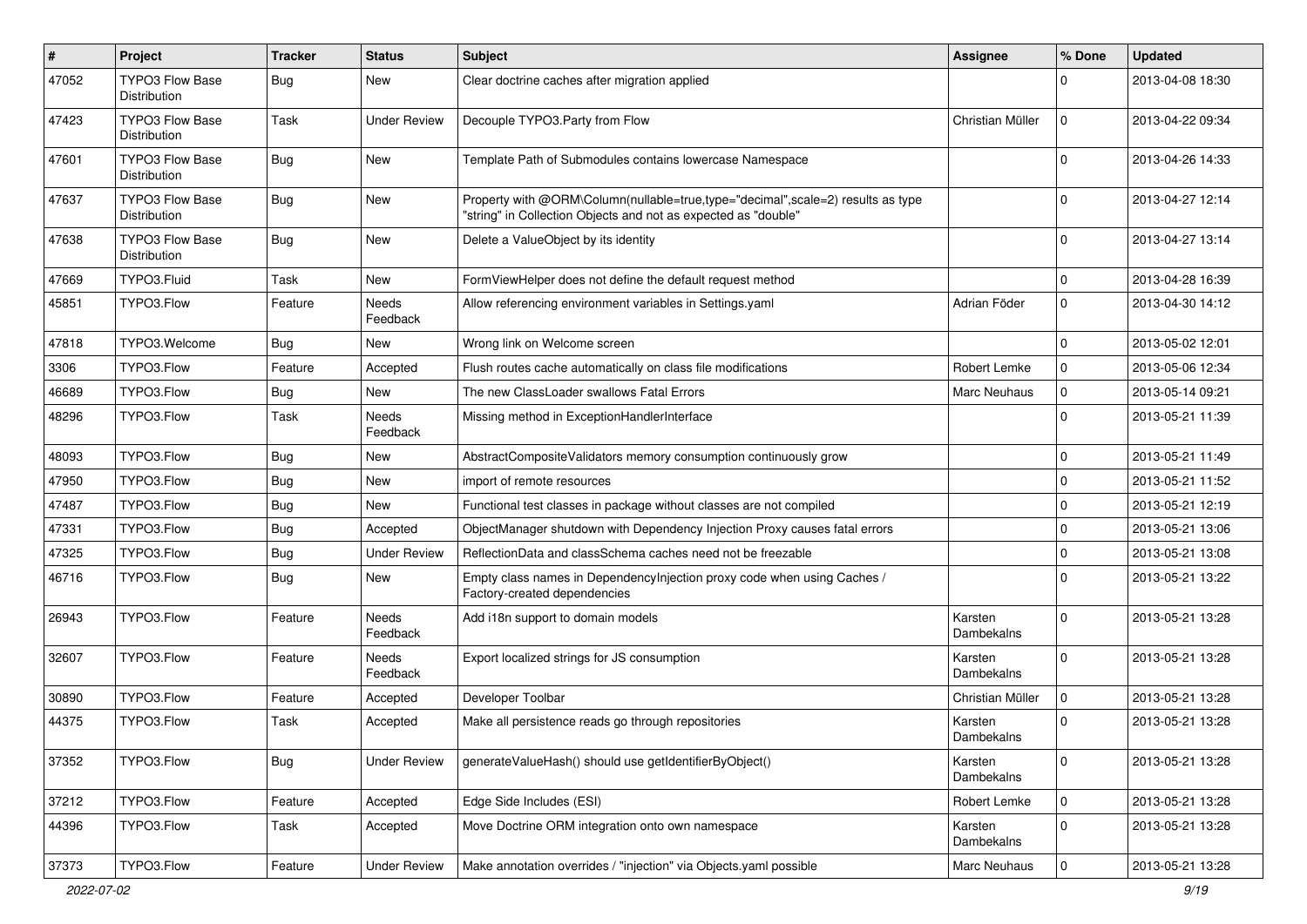| $\pmb{\#}$ | Project     | <b>Tracker</b> | <b>Status</b>     | Subject                                                                                                     | Assignee                | % Done      | <b>Updated</b>   |
|------------|-------------|----------------|-------------------|-------------------------------------------------------------------------------------------------------------|-------------------------|-------------|------------------|
| 37372      | TYPO3.Flow  | Feature        | Accepted          | Inheritance in ORM should be configured automatically                                                       | Karsten<br>Dambekalns   | $\Omega$    | 2013-05-21 13:28 |
| 38065      | TYPO3.Flow  | Feature        | New               | Implement content security for DQL queries                                                                  | Andreas Förthner   0    |             | 2013-05-21 13:28 |
| 37885      | TYPO3.Flow  | Feature        | New               | Add CLI to show the object-configuration for a FLOW3 object-name                                            | <b>Martin Ficzel</b>    | $\mathbf 0$ | 2013-05-21 13:28 |
| 40555      | TYPO3.Flow  | Feature        | Accepted          | Missing command arguments parameter in Core\Booting\Scripts::executeCommand()                               | Karsten<br>Dambekalns   | $\Omega$    | 2013-05-21 13:28 |
| 41900      | TYPO3.Flow  | Feature        | Accepted          | Check for duplicate PSR-0 autoload namespaces                                                               | Christian Jul<br>Jensen | $\Omega$    | 2013-05-21 13:28 |
| 41807      | TYPO3.Flow  | Task           | Under Review      | Initialize the eventmanager in the EntityManagerInterface                                                   |                         | $\Omega$    | 2013-05-21 13:28 |
| 39910      | TYPO3.Flow  | Feature        | Accepted          | Ability to query user based on roles                                                                        |                         | $\mathbf 0$ | 2013-05-21 13:28 |
| 39253      | TYPO3.Flow  | Feature        | Accepted          | Remove mirroring mode option and code                                                                       | Karsten<br>Dambekalns   | $\Omega$    | 2013-05-21 13:28 |
| 43192      | TYPO3.Flow  | <b>Bug</b>     | Accepted          | findByIdentifier() for non-persisted objects not working for custom identifier properties                   | Karsten<br>Dambekalns   | $\Omega$    | 2013-05-21 13:28 |
| 46816      | TYPO3.Flow  | Feature        | New               | Add xcache cache backend                                                                                    |                         | $\Omega$    | 2013-05-21 13:28 |
| 45409      | TYPO3.Flow  | Feature        | New               | Support validation of abstract nested properties                                                            |                         | $\mathbf 0$ | 2013-05-21 13:28 |
| 47075      | TYPO3.Flow  | Feature        | New               | Make Exception more meaningful                                                                              |                         | $\Omega$    | 2013-05-21 13:28 |
| 46974      | TYPO3.Flow  | <b>Bug</b>     | Accepted          | Original and Proxy class in one file makes it difficult to reach 100% code coverage for<br>functional tests | Christian Müller        | $\mathbf 0$ | 2013-05-21 13:28 |
| 46910      | TYPO3.Flow  | Feature        | New               | Composer integration - PackageStates.php                                                                    |                         | $\Omega$    | 2013-05-21 13:28 |
| 47273      | TYPO3.Flow  | Feature        | New               | Support mapping properties with differing types for setter and property                                     |                         | $\Omega$    | 2013-05-21 13:28 |
| 47404      | TYPO3.Flow  | Feature        | New               | Add getters and setters methods for introduced properties                                                   |                         | $\Omega$    | 2013-05-21 13:28 |
| 47339      | TYPO3.Flow  | Feature        | Needs<br>Feedback | Allow RequestHandlers to get the current Request injected                                                   | Alexander Berl          | $\mathbf 0$ | 2013-05-21 13:28 |
| 48167      | TYPO3.Flow  | Feature        | Accepted          | Command line account and role browsing                                                                      | Adrian Föder            | $\mathbf 0$ | 2013-05-21 13:28 |
| 47951      | TYPO3.Flow  | Feature        | New               | Warn if persistence stack is not empty at the end of a get-request                                          |                         | $\Omega$    | 2013-05-21 13:28 |
| 32707      | TYPO3.Flow  | <b>Bug</b>     | Accepted          | <b>Bad Bad FileBackend</b>                                                                                  | Karsten<br>Dambekalns   | $\Omega$    | 2013-05-21 13:33 |
| 48430      | TYPO3.Flow  | Bug            | New               | Default validator-messages are not correctly formatted                                                      |                         | $\Omega$    | 2013-05-22 00:36 |
| 48409      | TYPO3.Flow  | Feature        | New               | Introduce new Annotation "Slot" for wiring signal and slots                                                 |                         | $\mathbf 0$ | 2013-05-23 19:02 |
| 48429      | TYPO3.Flow  | <b>Bug</b>     | New               | Remove- and update-actions on repository are not persisted                                                  |                         | 0           | 2013-05-24 18:44 |
| 48862      | TYPO3.Flow  | Feature        | New               | Possibility to exclude package from file monitoring                                                         |                         | 0           | 2013-06-05 10:03 |
| 48873      | TYPO3.Flow  | <b>Bug</b>     | New               | Error when calling resourceManager->deleteResource on unpublished Resource                                  |                         | $\mathsf 0$ | 2013-06-05 13:46 |
| 33551      | TYPO3.Fluid | <b>Bug</b>     | New               | View helper values break out of a partial scope                                                             | Sebastian<br>Kurfuerst  | $\mathbf 0$ | 2013-06-05 14:41 |
| 48898      | TYPO3.Flow  | Bug            | New               | configuration for roles fails if one of Policy yaml files contain empty "roles array"                       | Christian Müller        | $\mathbf 0$ | 2013-06-05 19:06 |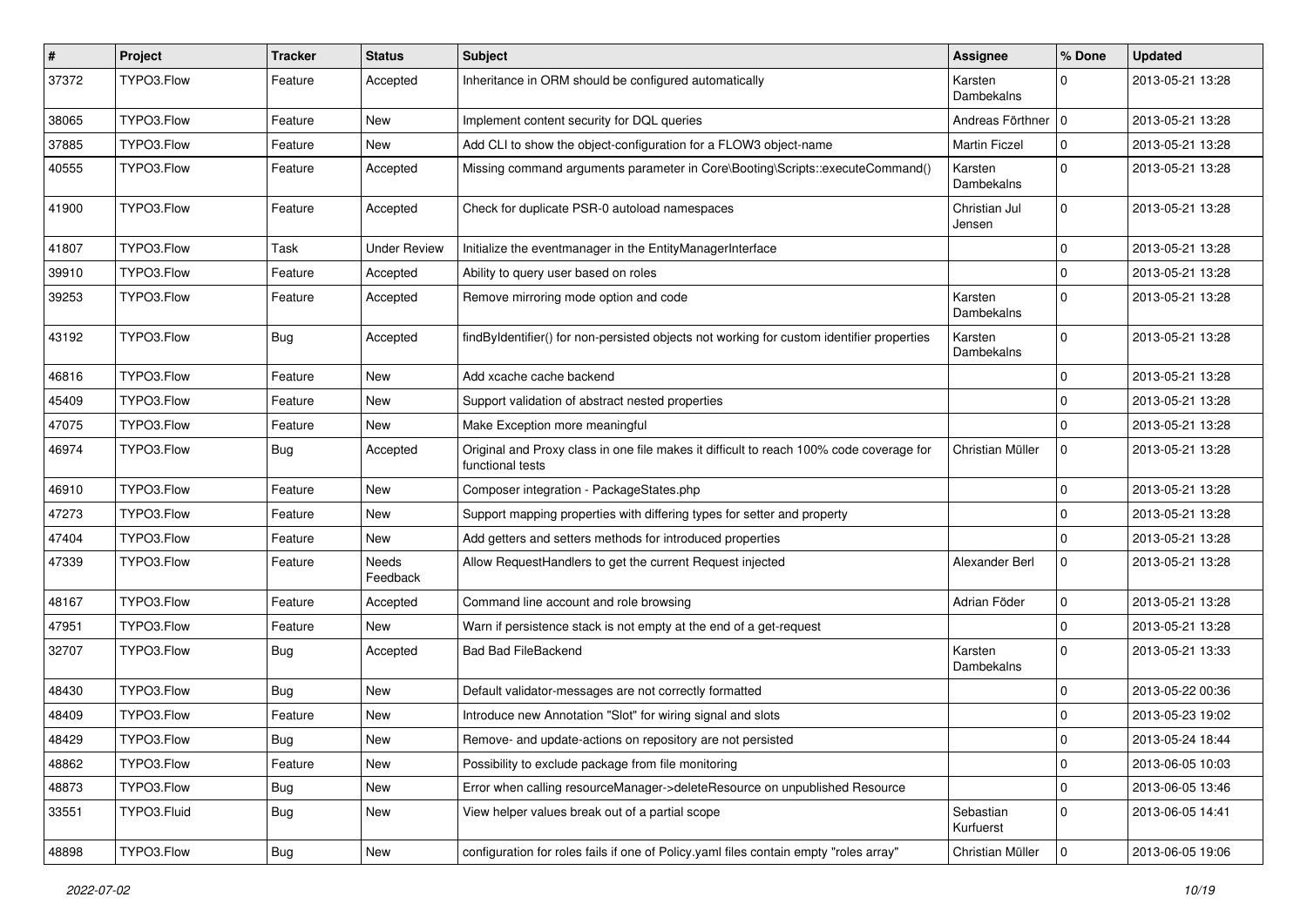| $\vert$ # | Project                                | <b>Tracker</b> | <b>Status</b>            | <b>Subject</b>                                                                                                                         | Assignee              | % Done      | <b>Updated</b>   |
|-----------|----------------------------------------|----------------|--------------------------|----------------------------------------------------------------------------------------------------------------------------------------|-----------------------|-------------|------------------|
| 42408     | <b>TYPO3 Flow Base</b><br>Distribution | Story          | New                      | Locale Detection / Selection                                                                                                           |                       | 0           | 2013-06-11 13:31 |
| 49038     | TYPO3.Fluid                            | Bug            | New                      | form.select does not select the first item if prependOptionValue is used                                                               |                       | $\mathbf 0$ | 2013-06-11 22:11 |
| 49050     | TYPO3.Flow                             | Feature        | New                      | Allow Subqueries in QueryInterface                                                                                                     |                       | 0           | 2013-06-12 10:43 |
| 48657     | TYPO3.Flow                             | Feature        | <b>Under Review</b>      | support HTTP_RANGE                                                                                                                     |                       | $\mathbf 0$ | 2013-06-20 16:19 |
| 49372     | TYPO3.Flow                             | <b>Bug</b>     | New                      | ObjectConverter ignores implemented interface when mapping subtype                                                                     |                       | $\mathbf 0$ | 2013-06-24 09:24 |
| 32106     | TYPO3.Flow                             | Feature        | Accepted                 | Support for Object source in PropertyMapper                                                                                            |                       | $\mathbf 0$ | 2013-06-24 09:59 |
| 49373     | TYPO3.Flow                             | Bug            | New                      | Methods policy with key "Controllers" is ignored                                                                                       |                       | $\mathbf 0$ | 2013-06-24 10:03 |
| 49566     | TYPO3.Flow                             | Bug            | New                      | NULL source values are not handled correctly                                                                                           | Adrian Föder          | 0           | 2013-07-02 08:21 |
| 37302     | TYPO3.Flow                             | <b>Bug</b>     | <b>Needs</b><br>Feedback | NumberValidator                                                                                                                        | Carsten Bleicker      | $\mathbf 0$ | 2013-07-03 08:36 |
| 48355     | TYPO3.Fluid                            | Feature        | New                      | Assign output of viewhelper to template variable for further processing.                                                               |                       | $\mathbf 0$ | 2013-07-06 18:05 |
| 49780     | TYPO3.Flow                             | <b>Bug</b>     | New                      | Roles are not synchronized                                                                                                             |                       | 0           | 2013-07-08 10:11 |
| 49801     | TYPO3.Flow                             | <b>Bug</b>     | New                      | TYPO3\Flow\Security\Exception\AccessDeniedException thrown in file<br>TYPO3 Flow Security Authorization AccessDecisionVoterManager.php |                       | $\mathbf 0$ | 2013-07-09 04:53 |
| 49806     | TYPO3.Flow                             | Task           | Accepted                 | Date formatting should care about the time zone                                                                                        | Adrian Föder          | $\mathbf 0$ | 2013-07-09 10:16 |
| 49039     | TYPO3.Flow                             | Feature        | New                      | RFC: Use PSR-3 logger interface in Flow                                                                                                |                       | 0           | 2013-07-10 15:19 |
| 47429     | TYPO3.Flow                             | Bug            | New                      | Global policy files no longer allowed                                                                                                  |                       | 0           | 2013-07-14 19:20 |
| 50130     | <b>TYPO3 Flow Base</b><br>Distribution | Bug            | Needs<br>Feedback        | Different fallback for php.exe on windows                                                                                              |                       | $\Omega$    | 2013-07-21 21:43 |
| 50262     | TYPO3.Flow                             | Feature        | New                      | Add Keywords to composer Json                                                                                                          |                       | $\mathbf 0$ | 2013-07-21 22:49 |
| 50342     | TYPO3.Flow                             | Bug            | New                      | PropertyMapper: Use of interface method before implementation check                                                                    |                       | $\mathbf 0$ | 2013-07-23 16:42 |
| 50869     | TYPO3.Flow                             | Bug            | New                      | key() invoked on object                                                                                                                |                       | $\mathbf 0$ | 2013-08-07 13:18 |
| 50080     | TYPO3.Flow                             | Bug            | Needs<br>Feedback        | Broken concept for CLI/Web separation                                                                                                  | Karsten<br>Dambekalns | $\mathbf 0$ | 2013-08-13 08:42 |
| 47419     | TYPO3 Flow Base<br>Distribution        | Bug            | New                      | Composer issues                                                                                                                        |                       | $\Omega$    | 2013-08-14 15:34 |
| 45384     | TYPO3.Fluid                            | <b>Bug</b>     | New                      | Persisted entity object in widget-configuration cannot be deserialized (after reload)                                                  |                       | 0           | 2013-08-14 15:35 |
| 46289     | TYPO3.Fluid                            | Bug            | Needs<br>Feedback        | Enable Escaping Interceptor in XML request format                                                                                      |                       | $\Omega$    | 2013-08-14 15:35 |
| 27798     | TYPO3.Flow                             | <b>Bug</b>     | Accepted                 | CSRF protection not working for forms in a plugin                                                                                      |                       | $\mathbf 0$ | 2013-08-14 15:35 |
| 39096     | TYPO3.Flow                             | <b>Bug</b>     | New                      | Unnecessary compile invoked in non production context?                                                                                 |                       | $\mathbf 0$ | 2013-08-14 15:35 |
| 42101     | TYPO3.Flow                             | <b>Bug</b>     | New                      | Proxyclasses are not rebuild in Development context unless cache is empty                                                              |                       | $\mathbf 0$ | 2013-08-14 15:35 |
| 40854     | TYPO3.Flow                             | Task           | New                      | Update security documentation (authentication in 1.2)                                                                                  |                       | $\mathbf 0$ | 2013-08-14 15:35 |
| 43541     | TYPO3.Flow                             | Bug            | New                      | Incomplete classes path detection for PSR-0                                                                                            |                       | $\mathbf 0$ | 2013-08-14 15:35 |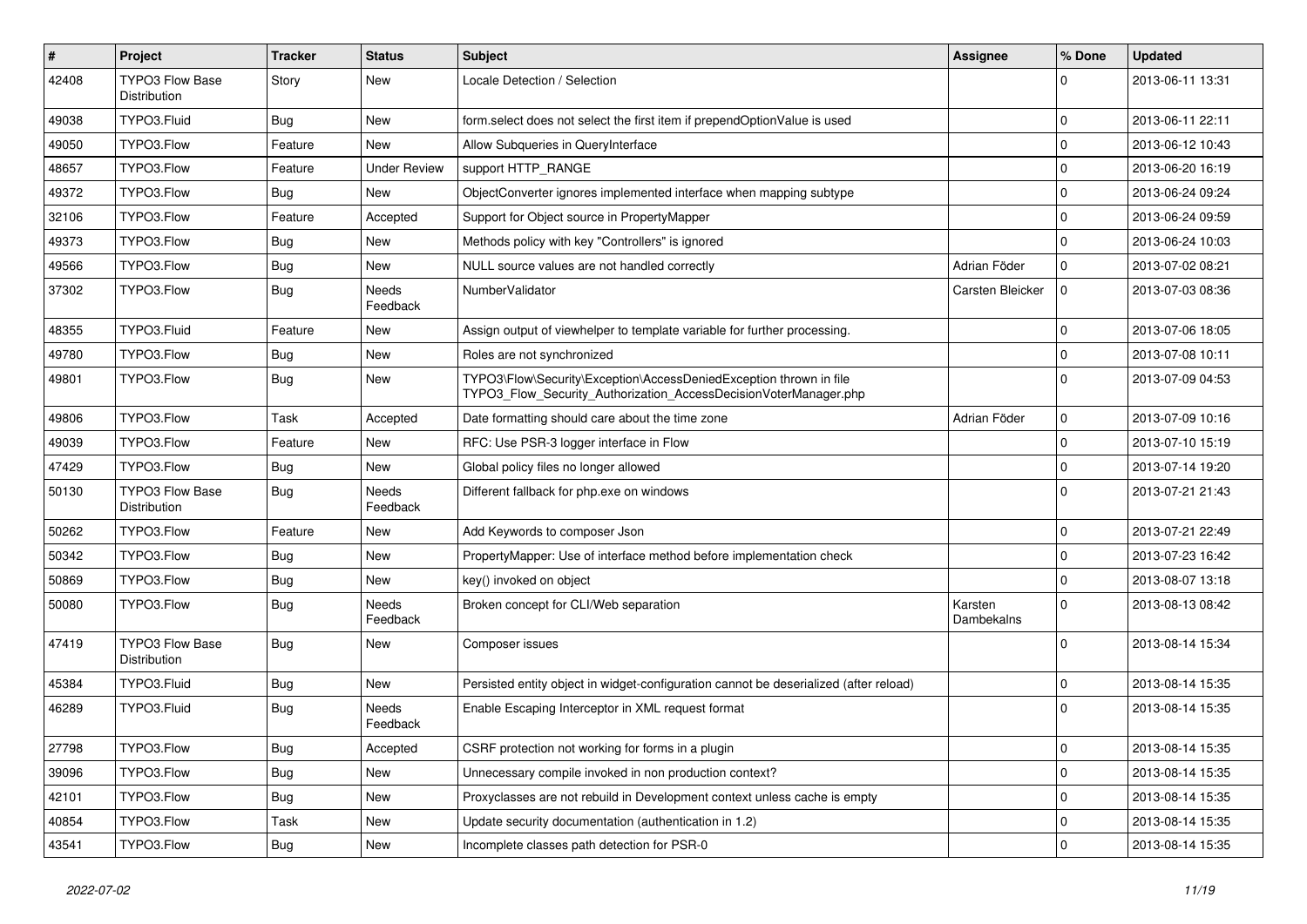| #     | Project     | <b>Tracker</b> | <b>Status</b>       | <b>Subject</b>                                                                                        | Assignee                     | % Done      | <b>Updated</b>   |
|-------|-------------|----------------|---------------------|-------------------------------------------------------------------------------------------------------|------------------------------|-------------|------------------|
| 43190 | TYPO3.Flow  | Bug            | Accepted            | Misleading exception message for incompatible database structure                                      | Karsten<br>Dambekalns        | $\Omega$    | 2013-08-14 15:35 |
| 42465 | TYPO3.Flow  | Task           | New                 | Document i18n settings                                                                                |                              | $\mathbf 0$ | 2013-08-14 15:35 |
| 44185 | TYPO3.Flow  | Bug            | New                 | XML body always need a root node                                                                      |                              | $\Omega$    | 2013-08-14 15:35 |
| 44184 | TYPO3.Flow  | <b>Bug</b>     | New                 | Request arguments are not merged correctly for single object actions                                  |                              | $\Omega$    | 2013-08-14 15:35 |
| 44148 | TYPO3.Flow  | Bug            | New                 | Documentation for executeCommand() needs clarification                                                |                              | $\mathbf 0$ | 2013-08-14 15:35 |
| 45041 | TYPO3.Flow  | <b>Bug</b>     | New                 | Set file permissions doesnt work                                                                      |                              | $\Omega$    | 2013-08-14 15:35 |
| 44361 | TYPO3.Flow  | Bug            | New                 | TYPO3\Flow\I18n\Formatter\DatetimeFormatter - caching DATETIME type                                   |                              | $\mathbf 0$ | 2013-08-14 15:35 |
| 44203 | TYPO3.Flow  | Bug            | Needs<br>Feedback   | Session implementation is still racy                                                                  | <b>Robert Lemke</b>          | $\mathbf 0$ | 2013-08-14 15:35 |
| 44186 | TYPO3.Flow  | Bug            | New                 | Request does not accept custom Content-Type                                                           |                              | $\mathbf 0$ | 2013-08-14 15:35 |
| 46425 | TYPO3.Flow  | Task           | <b>Under Review</b> | DI proxy classes use raw reflection instead of RelfectionService                                      | Christian Müller             | 0           | 2013-08-14 15:35 |
| 47858 | TYPO3.Flow  | <b>Bug</b>     | Needs<br>Feedback   | Remove .htaccess from Composer Installer Essentials                                                   | Christopher<br><b>Hlubek</b> | $\Omega$    | 2013-08-14 15:35 |
| 40998 | TYPO3.Fluid | <b>Bug</b>     | Under Review        | Missing parent request namespaces in form field name prefix                                           | Sebastian<br>Kurfuerst       | $\Omega$    | 2013-08-14 15:39 |
| 36662 | TYPO3.Fluid | <b>Bug</b>     | Needs<br>Feedback   | Checked state isn't always correct when property is collection                                        | Kevin Ulrich<br>Moschallski  | $\Omega$    | 2013-08-14 15:39 |
| 39791 | TYPO3.Flow  | Bug            | New                 | Reflection data of old aspect is not removed                                                          |                              | $\mathbf 0$ | 2013-08-14 15:40 |
| 47859 | TYPO3.Flow  | Task           | Accepted            | Logging: Do not log all decisions in \TYPO3\Flow\Security\Aspect\LoggingAspect                        | Robert Lemke                 | $\mathbf 0$ | 2013-08-14 16:10 |
| 51100 | TYPO3.Fluid | Feature        | New                 | Links with absolute URI should have the option of URI Scheme                                          |                              | $\Omega$    | 2013-08-16 12:06 |
| 50382 | TYPO3.Flow  | Task           | New                 | Impossible to use arguments in CLI that are added by overriding<br>initializeCommandMethodArguments() |                              | $\Omega$    | 2013-08-19 14:32 |
| 35709 | TYPO3.Flow  | Task           | New                 | Implement global Command aliases                                                                      |                              | $\mathbf 0$ | 2013-08-19 14:33 |
| 33069 | TYPO3.Flow  | Task           | New                 | Make command output sparse, implement generic verbose switch                                          |                              | $\mathbf 0$ | 2013-08-19 14:33 |
| 51277 | TYPO3.Fluid | Feature        | New                 | ViewHelper context should be aware of actual file occurrence                                          |                              | $\mathbf 0$ | 2013-08-23 08:43 |
| 51286 | TYPO3.Flow  | Task           | New                 | Custom error views should introduce a controller context somehow                                      |                              | $\mathbf 0$ | 2013-08-23 11:24 |
| 51312 | TYPO3.Flow  | Bug            | New                 | Default php error handler generates warning (when loading<br>TYPO3\Flow\Error\Exception class)        |                              | $\Omega$    | 2013-08-24 16:07 |
| 47456 | TYPO3.Flow  | Feature        | New                 | ManyToOne and OneToOne Relations of Objects passed as Action Argument are<br>loaded automatically     |                              | $\Omega$    | 2013-08-28 15:11 |
| 51530 | TYPO3.Flow  | Task           | New                 | Improve speed of Files::readDirectoryRecursively using RecursiveDirectoryIterator?                    |                              | $\mathbf 0$ | 2013-08-29 19:49 |
| 49423 | TYPO3.Flow  | <b>Bug</b>     | New                 | Role name and packageKey are not accessible                                                           |                              | $\mathbf 0$ | 2013-09-05 10:26 |
| 51847 | TYPO3.Flow  | <b>Bug</b>     | New                 | Overiding controller actions with other required parameter sets results in fatal error.               |                              | $\mathbf 0$ | 2013-09-09 10:54 |
| 51972 | TYPO3.Flow  | <b>Bug</b>     | New                 | Joins for every deep property constraint make cartesian selection                                     | Adrian Föder                 | $\mathbf 0$ | 2013-09-13 10:04 |
| 52005 | TYPO3.Flow  | <b>Bug</b>     | New                 | TYPO3\Flow\Error\Exception thrown in file ErrorHandler.php                                            |                              | $\mathbf 0$ | 2013-09-14 14:22 |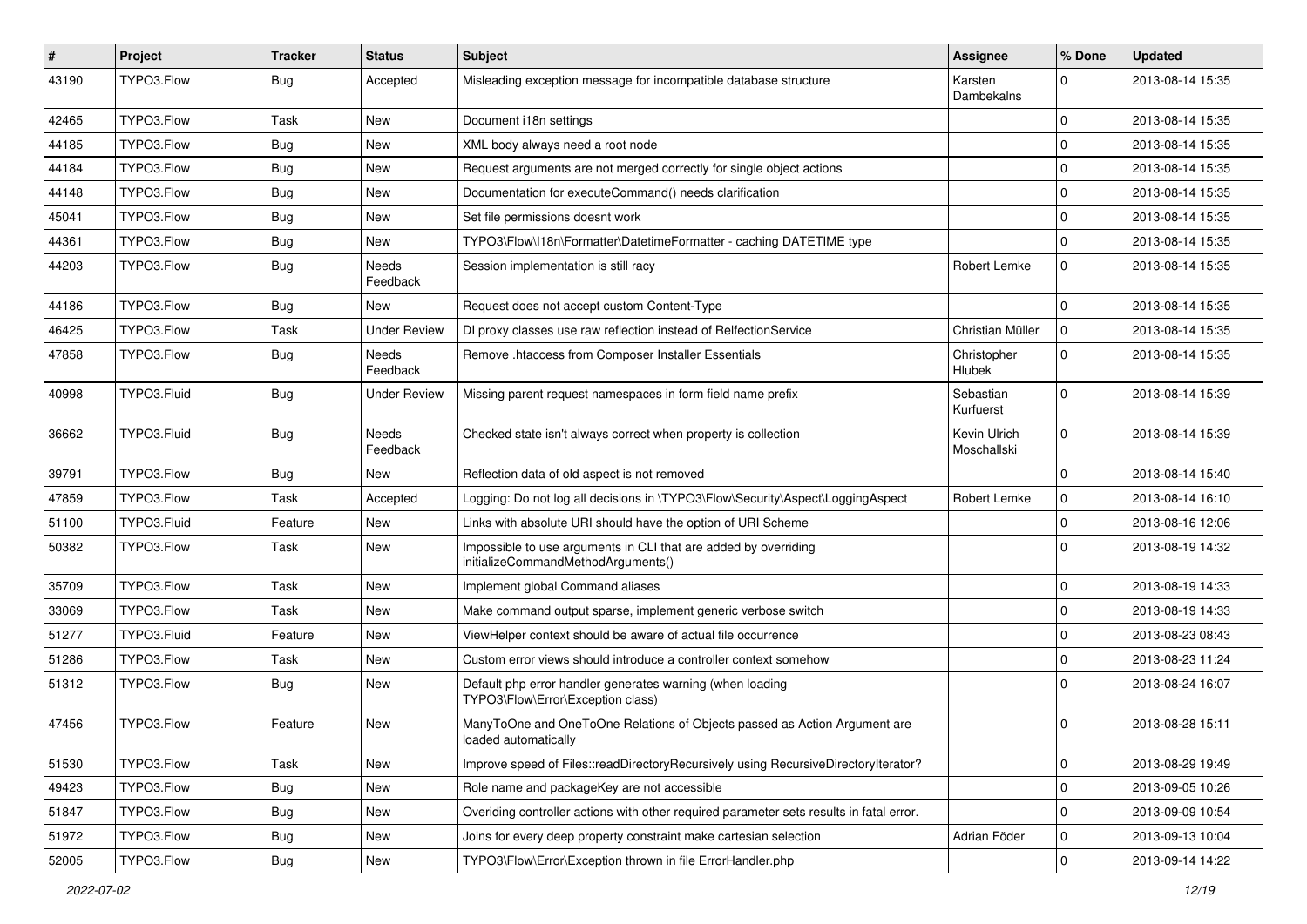| $\sharp$ | Project                                | <b>Tracker</b> | <b>Status</b>       | Subject                                                                                     | <b>Assignee</b>       | % Done       | <b>Updated</b>   |
|----------|----------------------------------------|----------------|---------------------|---------------------------------------------------------------------------------------------|-----------------------|--------------|------------------|
| 51704    | TYPO3.Flow                             | Bug            | New                 | TYPO3\Flow\Error\Exception thrown in file ErrorHandler.php                                  |                       | 0            | 2013-09-17 08:42 |
| 46823    | TYPO3.Flow                             | Task           | Accepted            | Detect APC and APCu correctly                                                               |                       | 0            | 2013-09-18 09:28 |
| 52185    | TYPO3.Flow                             | Bug            | New                 | PositionalArraySorter should detect recursive dependencies                                  |                       | $\Omega$     | 2013-09-23 13:02 |
| 35030    | TYPO3.Flow                             | Feature        | <b>Under Review</b> | Dynamic locale detection                                                                    | Karsten<br>Dambekalns | $\Omega$     | 2013-09-26 18:08 |
| 52419    | TYPO3.Fluid                            | <b>Bug</b>     | New                 | Wrong PHPDocs notation for default value inline f:translate viewhelper                      |                       | $\mathbf 0$  | 2013-10-01 09:10 |
| 52430    | TYPO3.Flow                             | <b>Bug</b>     | New                 | Cannot convert from UUID to auto-increment ID                                               |                       | $\mathbf 0$  | 2013-10-01 15:48 |
| 40081    | TYPO3.Fluid                            | Feature        | New                 | Allow assigned variables as keys in arrays                                                  |                       | $\mathbf 0$  | 2013-10-02 09:38 |
| 29972    | TYPO3.Flow                             | Feature        | <b>Under Review</b> | Configurable Redirects                                                                      | <b>Tim Kandel</b>     | $\mathbf 0$  | 2013-10-02 15:43 |
| 52509    | <b>TYPO3 Flow Base</b><br>Distribution | Bug            | New                 | Child-Object's Identifier get's lost on Form-Submission with Validation Error               |                       | $\Omega$     | 2013-10-03 16:18 |
| 50115    | TYPO3.Flow                             | Feature        | <b>Under Review</b> | During the policy loading, we need to take care if class exist                              | Dominique Feyer   0   |              | 2013-10-04 10:23 |
| 52526    | <b>TYPO3 Flow Base</b><br>Distribution | Bug            | New                 | Unfinished programming of DateTime converter                                                |                       | $\Omega$     | 2013-10-04 10:36 |
| 52280    | TYPO3.Flow                             | Task           | <b>Under Review</b> | Throw Exception if there is an array in PSR-0 autoload                                      |                       | $\mathbf 0$  | 2013-10-05 11:30 |
| 52591    | TYPO3.Fluid                            | Bug            | New                 | The Pagination Widget broken for joined objects                                             |                       | $\mathbf 0$  | 2013-10-07 21:59 |
| 52590    | TYPO3.Flow                             | Feature        | New                 | Provide a way to get the Doctrine QueryBuilder                                              |                       | <sup>0</sup> | 2013-10-11 10:39 |
| 50395    | TYPO3.Flow                             | Bug            | Accepted            | Route cache caches routes for non dispatchable requests                                     | Bastian Waidelich   0 |              | 2013-10-14 12:00 |
| 52014    | TYPO3.Flow                             | <b>Bug</b>     | New                 | Migration makes fields NOT NULL even though not true                                        |                       | 0            | 2013-10-15 18:27 |
| 52909    | TYPO3.Flow                             | Bug            | New                 | Class Loader fallback to non-proxy hides fatal errors                                       |                       | $\mathbf 0$  | 2013-10-17 11:24 |
| 52938    | <b>TYPO3 Flow Base</b><br>Distribution | Bug            | New                 | Resource stream wrapper doesn't work with foreign package                                   |                       | $\Omega$     | 2013-10-18 10:31 |
| 52945    | TYPO3.Flow                             | <b>Bug</b>     | New                 | Excluded classes should only be excluded from reflection but still autoloaded               |                       | $\mathbf 0$  | 2013-10-19 12:52 |
| 51459    | TYPO3.Flow                             | Feature        | New                 | Allow catching of particular exceptions on property mapping                                 |                       | $\mathbf 0$  | 2013-10-22 13:44 |
| 53189    | TYPO3.Flow                             | Bug            | New                 | Blog tutorial no longer works                                                               | <b>Philipp Maier</b>  | $\mathbf 0$  | 2013-10-29 09:50 |
| 53224    | TYPO3.Flow                             | Bug            | New                 | Constructor in subclass breaks call chain leading to missing identifier / uuid              |                       | $\Omega$     | 2013-10-30 12:06 |
| 2817     | TYPO3.Flow                             | Feature        | Needs<br>Feedback   | Provide safeguard for preventing multiple submits of a form                                 |                       | 0            | 2013-10-31 13:38 |
| 53262    | TYPO3.Flow                             | <b>Bug</b>     | New                 | FileBakend have some race condition                                                         | Dominique Feyer   0   |              | 2013-11-01 10:48 |
| 53350    | TYPO3.Flow                             | <b>Bug</b>     | Accepted            | Trying to create a Link in an Template in CLI Context should provide a helpful<br>exception | Bastian Waidelich 0   |              | 2013-11-05 15:00 |
| 7608     | TYPO3.Fluid                            | Feature        | New                 | Configurable shorthand/object accessor delimiters                                           |                       | $\mathbf 0$  | 2013-11-07 14:08 |
| 33587    | TYPO3.Flow                             | Feature        | New                 | Automatically remove unused Resources                                                       |                       | $\mathbf 0$  | 2013-11-11 18:21 |
| 53533    | TYPO3.Flow                             | <b>Bug</b>     | New                 | Class reflection assumes reverse PSR-0, can lead to fail in autoloader                      |                       | $\mathbf 0$  | 2013-11-11 21:05 |
| 3728     | TYPO3.Flow                             | Feature        | New                 | Support arrays of objects as controller arguments                                           |                       | $\pmb{0}$    | 2013-11-16 17:34 |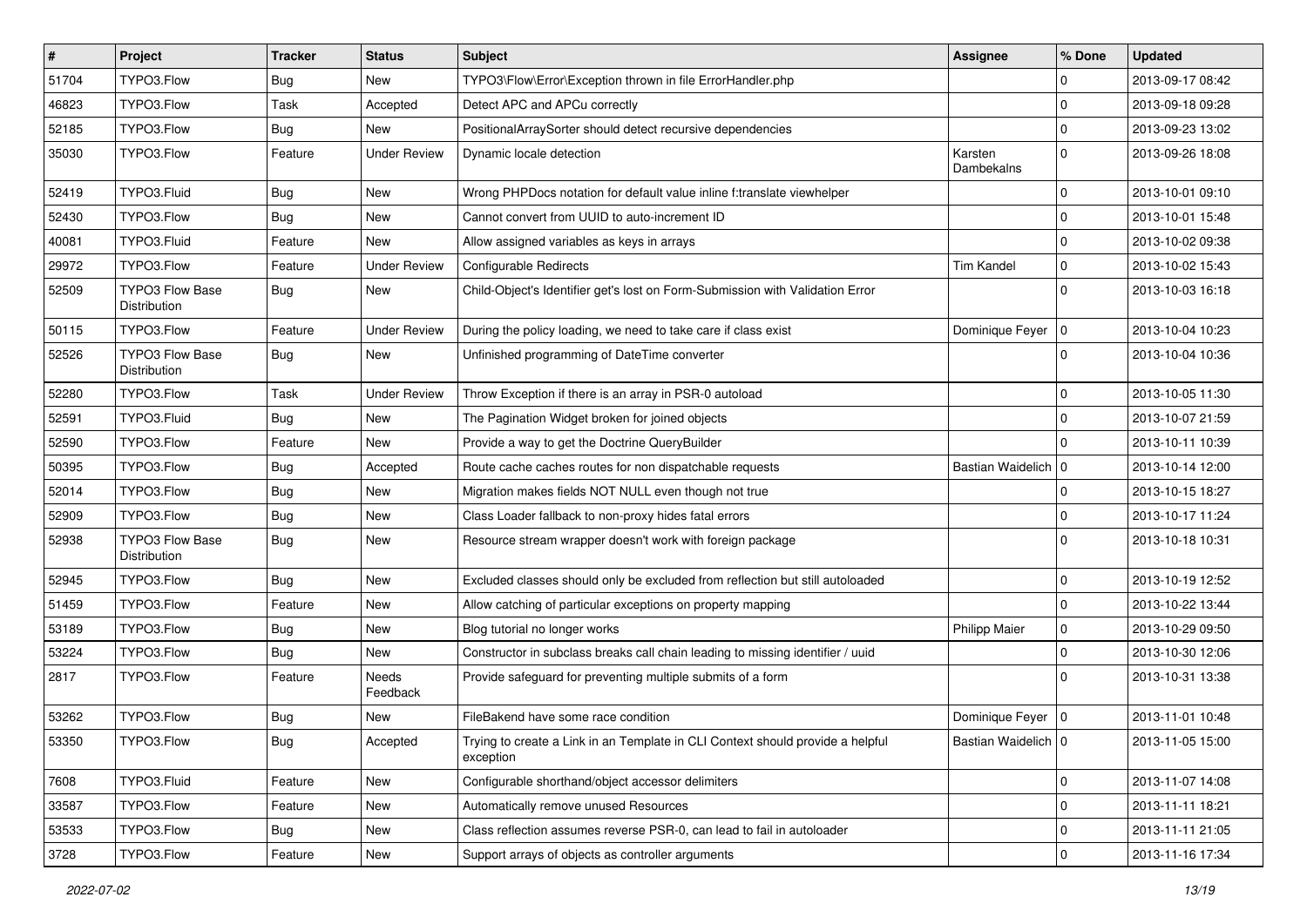| $\sharp$ | Project                                       | <b>Tracker</b> | <b>Status</b>       | Subject                                                                                                | Assignee               | % Done      | <b>Updated</b>   |
|----------|-----------------------------------------------|----------------|---------------------|--------------------------------------------------------------------------------------------------------|------------------------|-------------|------------------|
| 50255    | <b>TYPO3 Flow Base</b><br>Distribution        | Bug            | New                 | Different collations runnig migrate/update                                                             |                        | 0           | 2013-11-16 23:05 |
| 53790    | <b>TYPO3 Flow Base</b><br>Distribution        | Bug            | New                 | Translation handling in Flashmessages is inconsistent to Validation errors                             |                        | $\mathbf 0$ | 2013-11-20 10:46 |
| 34682    | TYPO3.Fluid                                   | Bug            | <b>Under Review</b> | Radio Button missing checked on validation error                                                       |                        | $\mathbf 0$ | 2013-11-20 20:58 |
| 36715    | TYPO3.Flow                                    | Feature        | Accepted            | Make simultaneous use of multiple persistence backends possible                                        | Karsten<br>Dambekalns  | $\mathbf 0$ | 2013-11-20 21:17 |
| 5636     | TYPO3.Fluid                                   | Task           | <b>Under Review</b> | Form_RadioViewHelper and CheckBoxViewHelper miss check for existing object<br>before it is accessed.   |                        | 0           | 2013-11-22 17:14 |
| 44314    | TYPO3.Flow                                    | Task           | Accepted            | slightly file permissions for /Configuration/* and /Data/Persistent/EncryptionKey                      | Karsten<br>Dambekalns  | $\Omega$    | 2013-11-25 14:21 |
| 43621    | TYPO3.Flow                                    | Bug            | <b>Under Review</b> | Composer installer overwrites Settings.yaml.example                                                    | Karsten<br>Dambekalns  | $\Omega$    | 2013-11-26 19:12 |
| 37292    | TYPO3.Flow                                    | Bug            | <b>Under Review</b> | PropertyMappingConfiguration::mapUnknownProperties is not passed down to<br>Subconfiguration           | Sebastian<br>Kurfuerst | $\mathbf 0$ | 2013-11-26 20:21 |
| 53180    | <b>TYPO3 Flow Base</b><br>Distribution        | <b>Bug</b>     | New                 | InjectSettings doesnt work on inheritance (Level 2)                                                    |                        | $\Omega$    | 2013-11-26 21:46 |
| 53961    | <b>TYPO3 Flow Base</b><br><b>Distribution</b> | Bug            | New                 | Composer installer scripts create a .Packages folder                                                   |                        | $\Omega$    | 2013-11-28 13:06 |
| 54146    | TYPO3.Flow                                    | Bug            | New                 | Different sorting of arguments in ACL Patterns doesnt work                                             | Christian Müller       | $\mathbf 0$ | 2013-12-02 19:23 |
| 35388    | TYPO3.Flow                                    | Feature        | New                 | Use the current package as default for translations within controllers                                 |                        | $\mathbf 0$ | 2013-12-03 23:12 |
| 49600    | TYPO3.Fluid                                   | Bug            | New                 | f:form tag shown as a HTML on frontend                                                                 |                        | $\mathbf 0$ | 2013-12-04 13:04 |
| 51188    | TYPO3.Flow                                    | <b>Bug</b>     | New                 | Doctrine does not respect AOP-injected properties                                                      |                        | 0           | 2013-12-07 11:13 |
| 27045    | TYPO3.Flow                                    | Bug            | New                 | Introduced properties are not available in the reflection service during a compile run                 |                        | $\mathbf 0$ | 2013-12-07 11:14 |
| 54284    | TYPO3.Fluid                                   | Bug            | New                 | Default Option for Switch/Case VH                                                                      |                        | 0           | 2013-12-08 14:28 |
| 9968     | TYPO3.Flow                                    | Feature        | New                 | Promote security publishing configuration automatically when persisting models                         | Andreas Förthner       | $\mathbf 0$ | 2013-12-09 22:03 |
| 51120    | TYPO3.Flow                                    | Bug            | New                 | \TYPO3\Flow\Core\Booting::buildSubprocessCommand - wrong command if passed<br>more than one parameters |                        | $\Omega$    | 2013-12-11 16:33 |
| 54373    | TYPO3 Flow Base<br>Distribution               | Task           | New                 | Rename Arrays::removeEmptyElementsRecursively to<br>removeNullElementsRecursively                      |                        | 0           | 2013-12-13 09:35 |
| 54403    | <b>TYPO3 Flow Base</b><br>Distribution        | <b>Bug</b>     | New                 | Resources remade when parent record updated                                                            |                        | 0           | 2013-12-13 22:39 |
| 43346    | TYPO3.Fluid                                   | Feature        | <b>Under Review</b> | Allow property mapping configuration via template                                                      | Karsten<br>Dambekalns  | $\mathbf 0$ | 2013-12-16 10:14 |
| 53971    | TYPO3.Kickstart                               | Feature        | New                 | Login functionality                                                                                    |                        | $\mathbf 0$ | 2013-12-16 10:39 |
| 54549    | TYPO3.Flow                                    | Bug            | New                 | PackageManager::createPackage is incompatible to PackageManagerInterface                               |                        | $\mathbf 0$ | 2013-12-21 14:42 |
| 54589    | TYPO3.Flow                                    | Bug            | New                 | Role parent is not removed from roles MM table                                                         |                        | 0           | 2013-12-24 15:32 |
| 44123    | TYPO3.Flow                                    | Feature        | New                 | Make the "Flow requires the PHP setting "date.timezone"" error more beautiful                          |                        | $\mathbf 0$ | 2013-12-25 01:55 |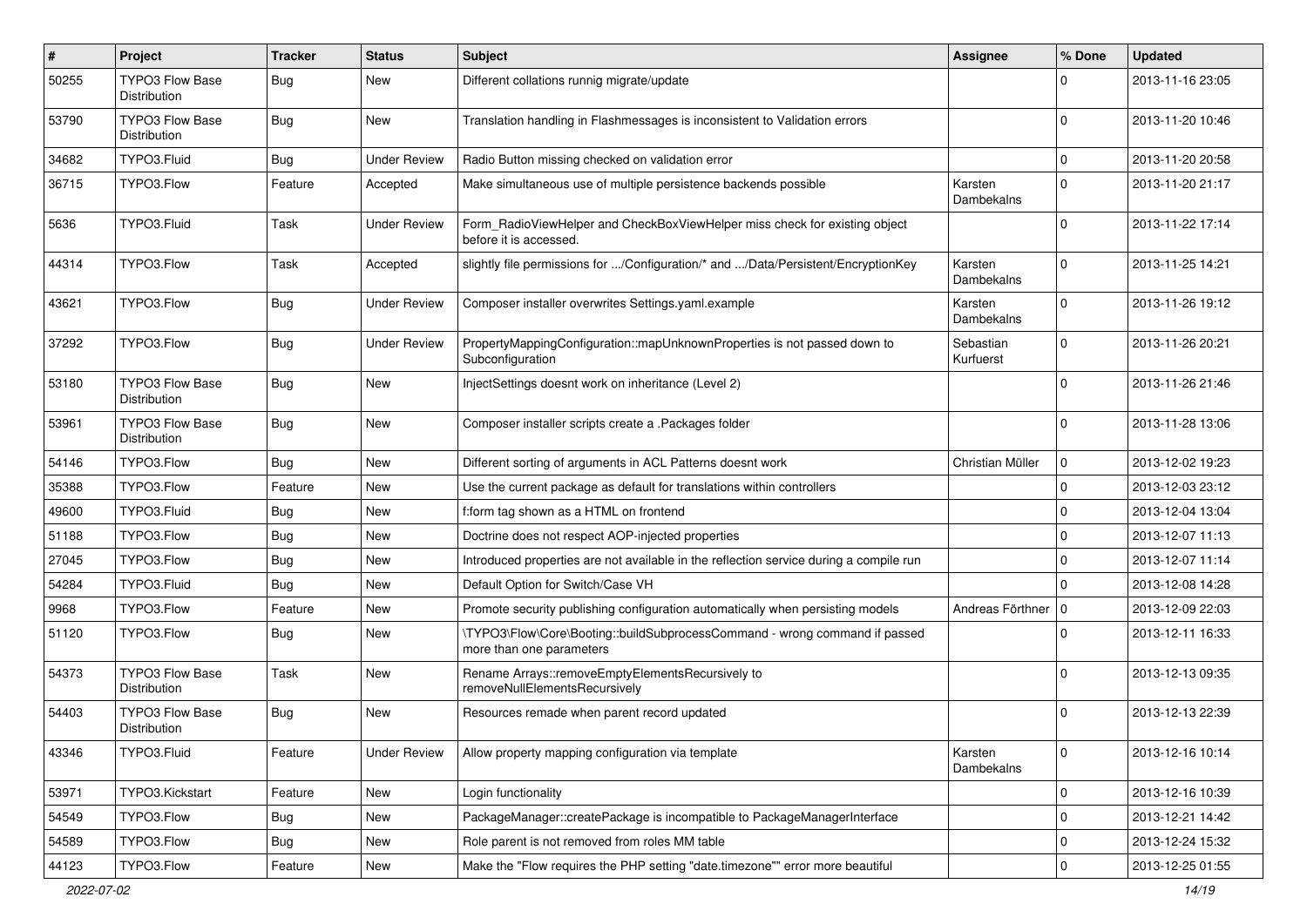| #     | Project                                | <b>Tracker</b> | <b>Status</b>       | <b>Subject</b>                                                                                                       | Assignee              | % Done      | <b>Updated</b>   |
|-------|----------------------------------------|----------------|---------------------|----------------------------------------------------------------------------------------------------------------------|-----------------------|-------------|------------------|
| 54593 | TYPO3 Flow Base<br>Distribution        | Bug            | New                 | ini_get return value has changed for $PHP \ge 5.3.0 \rightarrow$ changed check-implementation<br>needed!             |                       | 0           | 2013-12-25 02:48 |
| 49025 | TYPO3.Flow                             | Task           | <b>Under Review</b> | Dynamic locale detection / determination                                                                             | Adrian Föder          | 0           | 2013-12-28 10:48 |
| 54458 | TYPO3.Flow                             | <b>Bug</b>     | New                 | Missing Version Number in packages                                                                                   |                       | 0           | 2013-12-28 18:13 |
| 53851 | TYPO3.Flow                             | Bug            | New                 | TYPO3\Flow\Core\Booting\Exception\SubProcessException thrown in file Scripts.php                                     |                       | 0           | 2014-01-01 00:00 |
| 53620 | TYPO3.Flow                             | Bug            | New                 | Move Classes/TYPO3/Flow/Composer to own Package                                                                      |                       | 0           | 2014-01-01 16:02 |
| 54451 | TYPO3.Flow                             | Bug            | New                 | No functionality at Apache environments with suexec                                                                  |                       | $\mathbf 0$ | 2014-01-01 18:22 |
| 55008 | TYPO3.Fluid                            | <b>Bug</b>     | <b>Under Review</b> | Interceptors should be used in Partials                                                                              | Christian Müller      | 0           | 2014-01-15 08:44 |
| 54446 | TYPO3.Flow                             | Bug            | New                 | Cache filebackend 'include_once'                                                                                     |                       | $\mathbf 0$ | 2014-01-29 15:22 |
| 51489 | TYPO3.Flow                             | <b>Bug</b>     | New                 | Doctrine\Common\Annotations\AnnotationException thrown in file<br>AnnotationException.php                            |                       | 0           | 2014-02-06 10:20 |
| 54381 | TYPO3.Flow                             | Bug            | New                 | TYPO3\Flow\Core\Booting\Exception\SubProcessException thrown in file Scripts.php                                     |                       | 0           | 2014-02-06 11:14 |
| 55719 | TYPO3.Flow                             | Feature        | New                 | Support additional Resource Folders                                                                                  |                       | 0           | 2014-02-06 11:38 |
| 55831 | TYPO3.Flow                             | Feature        | New                 | Different scenarios for session settings                                                                             |                       | $\mathbf 0$ | 2014-02-10 11:21 |
| 54744 | TYPO3.Flow                             | Bug            | New                 | System.log contains many NOTICE Flow The argument "workspace" declared in<br>pointcut does not exist in method TYPO3 |                       | $\Omega$    | 2014-02-12 09:07 |
| 55937 | TYPO3.Flow                             | Bug            | New                 | FlashMessage queue is lost                                                                                           |                       | $\mathbf 0$ | 2014-02-12 17:03 |
| 55958 | TYPO3.Flow                             | Task           | New                 | RFC: Use PHP 5.4 closure features for direct ObjectAccess                                                            |                       | 0           | 2014-02-13 14:30 |
| 47236 | TYPO3.Flow                             | Bug            | Needs<br>Feedback   | Error at offset 6279 of 6338                                                                                         |                       | $\Omega$    | 2014-02-14 09:35 |
| 54195 | TYPO3.Fluid                            | Task           | New                 | Rename and move FormViewHelper's errorClass value, currently 'f3-form-error'                                         | Adrian Föder          | 0           | 2014-02-15 12:19 |
| 45917 | TYPO3.Flow                             | Bug            | New                 | RoutePartHandler transliteration must be improved                                                                    |                       | 0           | 2014-02-17 09:13 |
| 56074 | <b>TYPO3 Flow Base</b><br>Distribution | Bug            | New                 | Parse errors cause meaningless Flow exception messages.                                                              | Adrian Föder          | $\mathbf 0$ | 2014-02-18 14:14 |
| 34134 | TYPO3.Flow                             | Bug            | Needs<br>Feedback   | PropertyMapper throws unnecessary exception                                                                          | Christian Müller      | $\mathbf 0$ | 2014-02-19 10:14 |
| 56107 | TYPO3.Flow                             | Bug            | New                 | Property mapping configuration only supports one wildcard at a time                                                  |                       | 0           | 2014-02-19 10:33 |
| 50901 | TYPO3.Flow                             | Feature        | New                 | @IgnoreValidation also for class fields                                                                              |                       | 0           | 2014-02-21 10:01 |
| 33258 | TYPO3.Flow                             | Major Feature  | Accepted            | Implement support for Assetic                                                                                        |                       | 0           | 2014-02-24 08:05 |
| 56237 | TYPO3.Fluid                            | Task           | New                 | in-line (Condition) ViewHelpers should not evaluate on parsing                                                       |                       | $\Omega$    | 2014-02-24 13:47 |
| 31500 | TYPO3.Flow                             | <b>Bug</b>     | <b>Under Review</b> | Argument validation for CLI requests is not done                                                                     | Karsten<br>Dambekalns | 0           | 2014-02-24 14:00 |
| 55957 | TYPO3.Flow                             | Task           | New                 | RFC: Optimize AOP proxies                                                                                            |                       | 0           | 2014-02-28 14:44 |
| 56036 | TYPO3.Flow                             | Feature        | New                 | Optimize autoloading                                                                                                 |                       | 0           | 2014-03-03 11:15 |
| 3305  | TYPO3.Flow                             | Feature        | Accepted            | Unmodified objects retrieved from a repository should not be validated in the controller                             | Robert Lemke          | 0           | 2014-03-04 14:51 |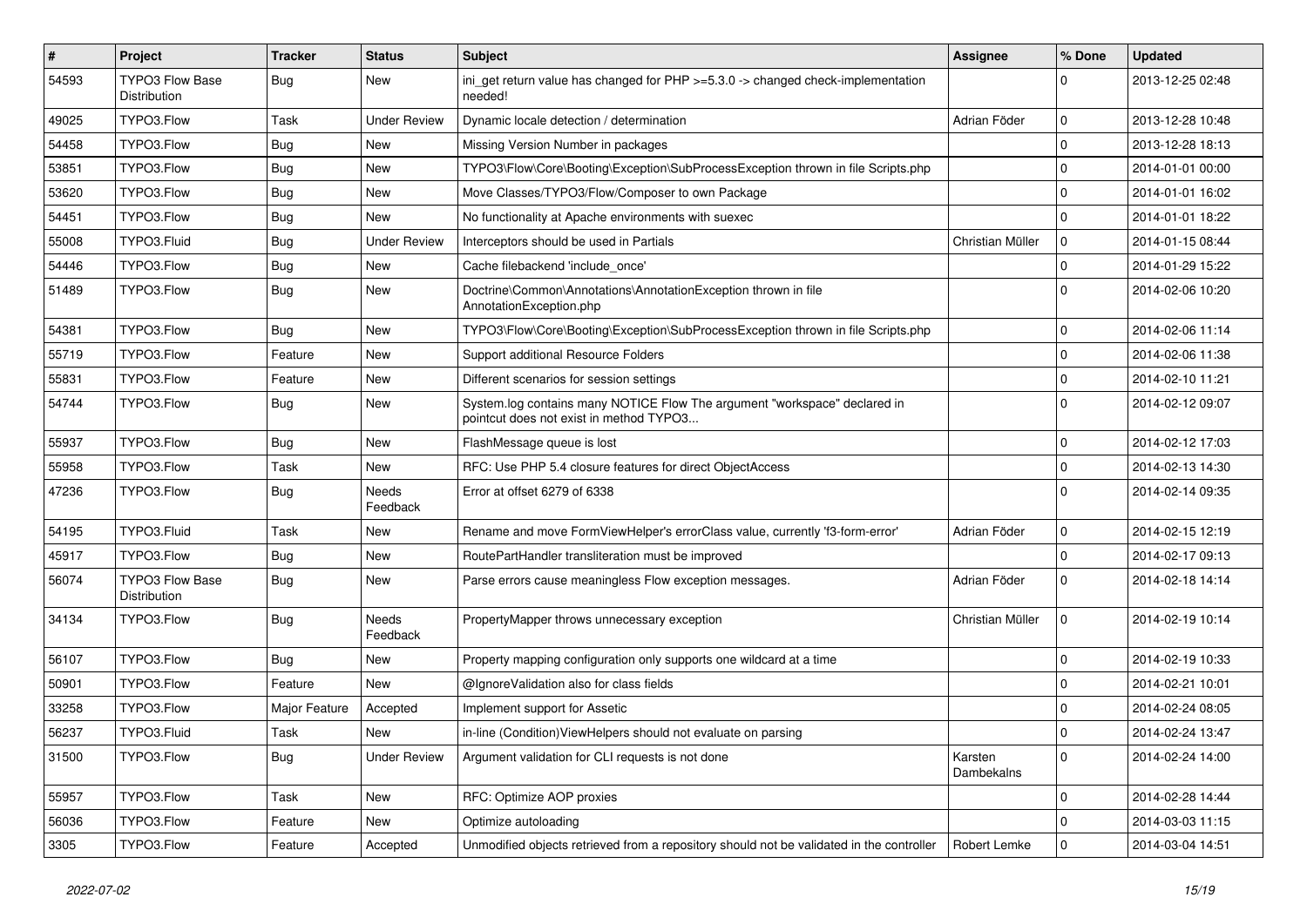| $\vert$ # | <b>Project</b>                         | <b>Tracker</b> | <b>Status</b>       | <b>Subject</b>                                                                                        | <b>Assignee</b>       | % Done      | <b>Updated</b>   |
|-----------|----------------------------------------|----------------|---------------------|-------------------------------------------------------------------------------------------------------|-----------------------|-------------|------------------|
| 56486     | TYPO3.Flow                             | Feature        | New                 | Optimize the ObjectManager for performance                                                            |                       | $\Omega$    | 2014-03-04 17:33 |
| 56555     | TYPO3.Kickstart                        | Bug            | New                 | Kickstart creates wrong labels in New.html                                                            |                       | $\Omega$    | 2014-03-04 21:33 |
| 45405     | TYPO3.Flow                             | Bug            | Accepted            | Uncaught Exception in DynamicRoutePart                                                                | Bastian Waidelich   0 |             | 2014-03-05 11:19 |
| 56639     | TYPO3.Flow                             | Feature        | New                 | Implement "getPrivateStorageUriByResource()" for recieving (image-) file URIs                         | Robert Lemke          | 0           | 2014-03-07 10:06 |
| 1907      | TYPO3.Fluid                            | Feature        | New                 | Default values for view helpers based on context                                                      |                       | $\mathbf 0$ | 2014-03-10 17:53 |
| 56859     | <b>TYPO3 Flow Base</b><br>Distribution | Bug            | New                 | PHP Warning: TYPO3_Flow_Error_Exception.php not present in Data/Temporary                             |                       | $\Omega$    | 2014-03-13 10:30 |
| 56916     | TYPO3.Flow                             | Feature        | New                 | Support PATCH request method as of RFC5789                                                            |                       | $\mathbf 0$ | 2014-03-14 16:50 |
| 40802     | TYPO3.Flow                             | Bug            | Accepted            | Documentation mistake (authentication)                                                                | Karsten<br>Dambekalns | $\mathbf 0$ | 2014-03-20 14:13 |
| 56544     | TYPO3.Flow                             | Bug            | New                 | FLOW Exception on tar package inclusion via composer                                                  |                       | $\mathbf 0$ | 2014-03-20 14:38 |
| 49756     | TYPO3.Fluid                            | Feature        | <b>Under Review</b> | Select values by array key in checkbox viewhelper                                                     |                       | $\mathbf 0$ | 2014-03-25 02:40 |
| 56744     | TYPO3.Flow                             | Feature        | New                 | stay logged in                                                                                        |                       | $\Omega$    | 2014-03-27 12:17 |
| 51811     | TYPO3.Flow                             | Bug            | New                 | Improve session handle when the authenticated account is removed from persitance                      | Dominique Feyer   0   |             | 2014-03-27 12:21 |
| 40064     | TYPO3.Fluid                            | Bug            | New                 | Multiselect is not getting persisted                                                                  |                       | 0           | 2014-03-27 22:12 |
| 57437     | TYPO3.Flow                             | Bug            | New                 | Composer package replacement is not supported                                                         |                       | 0           | 2014-03-30 23:12 |
| 55199     | TYPO3.Flow                             | Feature        | New                 | Avoid Buffering of Shell output                                                                       |                       | $\mathbf 0$ | 2014-03-31 12:34 |
| 57541     | TYPO3.Flow                             | Bug            | <b>Under Review</b> | Content Security: operands work intrinsically differently in Rewrite and Manual check                 |                       | 0           | 2014-04-03 09:06 |
| 57374     | TYPO3.Flow                             | Bug            | New                 | Persisted entities saved in session are not resolved                                                  |                       | $\Omega$    | 2014-04-03 09:43 |
| 3725      | TYPO3.Fluid                            | Feature        | New                 | <b>CSS Engine</b>                                                                                     | Christian Müller      | $\mathbf 0$ | 2014-04-03 13:24 |
| 56556     | TYPO3.Flow                             | Feature        | New                 | support has Property and is Property                                                                  |                       | 0           | 2014-04-08 00:34 |
| 57763     | TYPO3.Flow                             | Feature        | New                 | Allow controller / package / action as params in<br>\TYPO3\Fluid\ViewHelpers\Form\ButtonViewHelper    |                       | $\Omega$    | 2014-04-09 12:43 |
| 56602     | TYPO3.Flow                             | Major Feature  | New                 | Handling Of Multi Identity Entities                                                                   |                       | $\mathbf 0$ | 2014-04-09 13:10 |
| 56573     | TYPO3.Flow                             | Bug            | New                 | Converting by Flow\Identity                                                                           |                       | $\mathbf 0$ | 2014-04-09 13:10 |
| 57796     | TYPO3.Flow                             | Bug            | New                 | XLIFF Fails if $id == node$ nodedata                                                                  |                       | $\mathbf 0$ | 2014-04-09 21:43 |
| 57815     | TYPO3.Flow                             | Bug            | New                 | Invalid resources are saved in the persistent resources folder                                        |                       | $\Omega$    | 2014-04-10 22:02 |
| 51239     | TYPO3.Fluid                            | <b>Bug</b>     | <b>Under Review</b> | AbstractViewHelper use incorrect method signature for "\$this->systemLogger->log()"                   | Adrian Föder          | $\mathbf 0$ | 2014-04-11 11:17 |
| 57885     | TYPO3.Fluid                            | Bug            | New                 | Inputs are cleared from a second form if the first form produced a vallidation error                  |                       | 0           | 2014-04-14 00:00 |
| 33937     | TYPO3.Flow                             | Feature        | Accepted            | Convenience method to resolve public "resource://" paths                                              | Karsten<br>Dambekalns | $\mathbf 0$ | 2014-04-15 11:40 |
| 55870     | TYPO3.Flow                             | Feature        | New                 | Enhance f:form.textfield or add a f:form.datefield VH with enhanced validation and<br>propertymapping | Christian Müller      | $\mathbf 0$ | 2014-04-15 12:32 |
| 57972     | TYPO3.Flow                             | <b>Bug</b>     | New                 | Missing @ManyToOne in example for resource                                                            |                       | $\mathbf 0$ | 2014-04-16 06:32 |
| 33055     | TYPO3.Flow                             | <b>Bug</b>     | New                 | AccessDeniedException instead of WebRedirect                                                          |                       | $\mathbf 0$ | 2014-04-17 15:54 |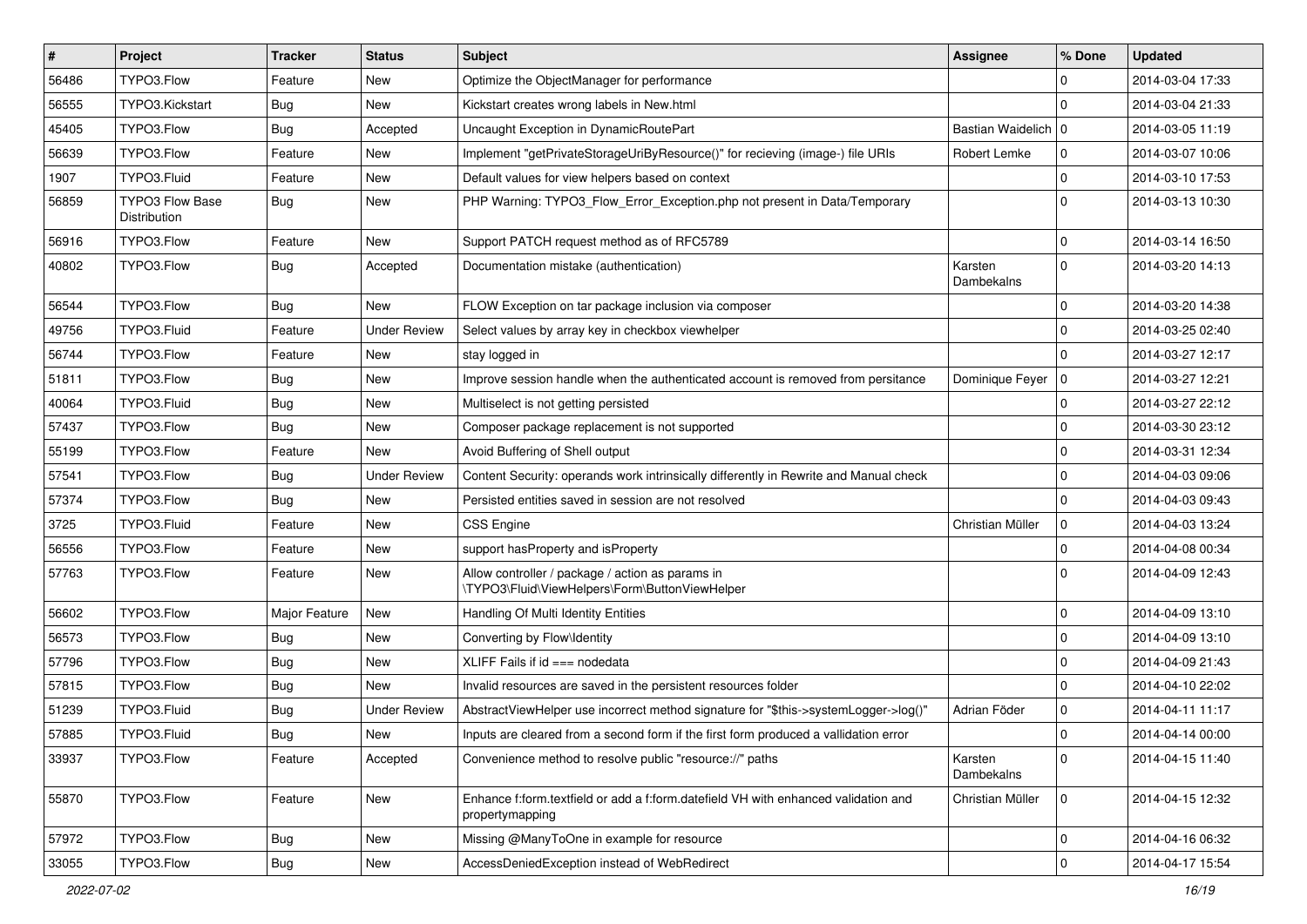| $\vert$ # | Project                                | <b>Tracker</b> | <b>Status</b>       | <b>Subject</b>                                                                                      | Assignee              | % Done      | <b>Updated</b>   |
|-----------|----------------------------------------|----------------|---------------------|-----------------------------------------------------------------------------------------------------|-----------------------|-------------|------------------|
| 58153     | TYPO3.Flow                             | Bug            | New                 | Session - Scope, Property with interface annotation fails at wakeup                                 |                       | 0           | 2014-04-24 12:46 |
| 58184     | TYPO3.Flow                             | Major Feature  | New                 | HTTP request argument building for different use cases                                              |                       | 0           | 2014-04-25 11:30 |
| 57450     | TYPO3.Flow                             | Bug            | New                 | International E-Mail addresses (umlauts, etc.) are not validated correctly                          |                       | 0           | 2014-04-30 14:58 |
| 58408     | TYPO3.Flow                             | Task           | New                 | Disable manualy persisting                                                                          |                       | $\Omega$    | 2014-05-02 10:58 |
| 58773     | TYPO3.Flow                             | Bug            | Accepted            | Improve NoMatchingRouteException                                                                    | Bastian Waidelich   0 |             | 2014-05-13 15:59 |
| 58744     | TYPO3.Flow                             | Bug            | New                 | Can not split configuration in settings.yaml                                                        |                       | 0           | 2014-05-14 12:06 |
| 44891     | TYPO3.Flow                             | Feature        | New                 | Routes should be able to enforce http/https protocol                                                |                       | 0           | 2014-05-14 19:55 |
| 58852     | TYPO3.Flow                             | Bug            | New                 | TYPO3\Flow\Security\Exception\AccessDeniedException should clarify which action<br>fails to execute |                       | $\Omega$    | 2014-05-16 09:36 |
| 58894     | TYPO3.Flow                             | Bug            | New                 | MySQL max key length exceeded during Neos setup                                                     |                       | 0           | 2014-05-17 22:37 |
| 58927     | TYPO3.Flow                             | Bug            | New                 | Overlapping ressouce definitions in Policy.yaml resolved incorrectly                                |                       | 0           | 2014-05-19 15:19 |
| 58921     | TYPO3.Fluid                            | <b>Bug</b>     | New                 | f:form.* VHs crash if NOT inside f:form but followed by f:form                                      |                       | $\mathbf 0$ | 2014-05-19 15:29 |
| 53177     | TYPO3.Flow                             | Feature        | New                 | entity resource policy value support for `this`                                                     |                       | $\mathbf 0$ | 2014-05-20 09:22 |
| 58976     | <b>TYPO3 Flow Base</b><br>Distribution | Bug            | New                 | debug_backtrace                                                                                     |                       | $\Omega$    | 2014-05-21 01:07 |
| 58983     | TYPO3.Fluid                            | Bug            | New                 | format.date does not respect linebreaks and throws exception                                        |                       | $\mathbf 0$ | 2014-05-21 10:00 |
| 59019     | <b>TYPO3 Flow Base</b><br>Distribution | Suggestion     | New                 | Add marker for lazyloaded properties to \TYPO3\Flow\var_dump                                        |                       | $\mathbf 0$ | 2014-05-22 10:15 |
| 59049     | TYPO3.Flow                             | Bug            | <b>New</b>          | TYPO3\Flow\Error\Exception thrown in file ErrorHandler.php                                          |                       | $\mathbf 0$ | 2014-05-22 23:34 |
| 58193     | TYPO3.Flow                             | <b>Bug</b>     | <b>Under Review</b> | Forward-port changelogs to master branch                                                            | Karsten<br>Dambekalns | $\Omega$    | 2014-05-23 18:11 |
| 59084     | TYPO3.Flow                             | Bug            | New                 | if 403 Exception show reason                                                                        |                       | $\Omega$    | 2014-05-24 18:20 |
| 58494     | TYPO3.Flow                             | <b>Bug</b>     | Needs<br>Feedback   | Inifinite redirects if index.php presents in URI                                                    | Bastian Waidelich   0 |             | 2014-05-25 11:29 |
| 38980     | TYPO3.Flow                             | Bug            | New                 | ActionController: behavior of required arguments is not consistent                                  |                       | 0           | 2014-05-27 14:14 |
| 59140     | TYPO3.Flow                             | Bug            | New                 | TYPO3\Flow\Error\Exception thrown in file ErrorHandler.php                                          |                       | 0           | 2014-05-27 15:51 |
| 59244     | TYPO3.Flow                             | Feature        | New                 | Message or Container needs context                                                                  |                       | 0           | 2014-05-31 11:47 |
| 59322     | TYPO3.Flow                             | <b>Bug</b>     | New                 | Mssing field exception should show missing migrations as well                                       |                       | $\Omega$    | 2014-06-04 06:47 |
| 58862     | TYPO3.Fluid                            | <b>Bug</b>     | Needs<br>Feedback   | FormViewHelper doesn't accept NULL as value for \$arguments                                         | Bastian Waidelich   0 |             | 2014-06-04 12:49 |
| 59357     | TYPO3.Flow                             | <b>Bug</b>     | New                 | Using the PackageManager directly instead of the Interface results in unexpected<br>behavior        |                       | $\mathbf 0$ | 2014-06-05 14:34 |
| 59023     | TYPO3.Flow                             | <b>Bug</b>     | New                 | BooleanConverter should not convert empty values to boolean                                         |                       | $\mathbf 0$ | 2014-06-10 14:04 |
| 48532     | TYPO3.Flow                             | <b>Bug</b>     | <b>Under Review</b> | JsonView Configuration behaves differently for arrays and objects                                   | Alexander Berl        | 0           | 2014-06-11 15:53 |
| 53806     | TYPO3.Fluid                            | Bug            | <b>Under Review</b> | Paginate widget maximumNumberOfLinks rendering wrong number of links                                | Bastian Waidelich   0 |             | 2014-06-18 12:13 |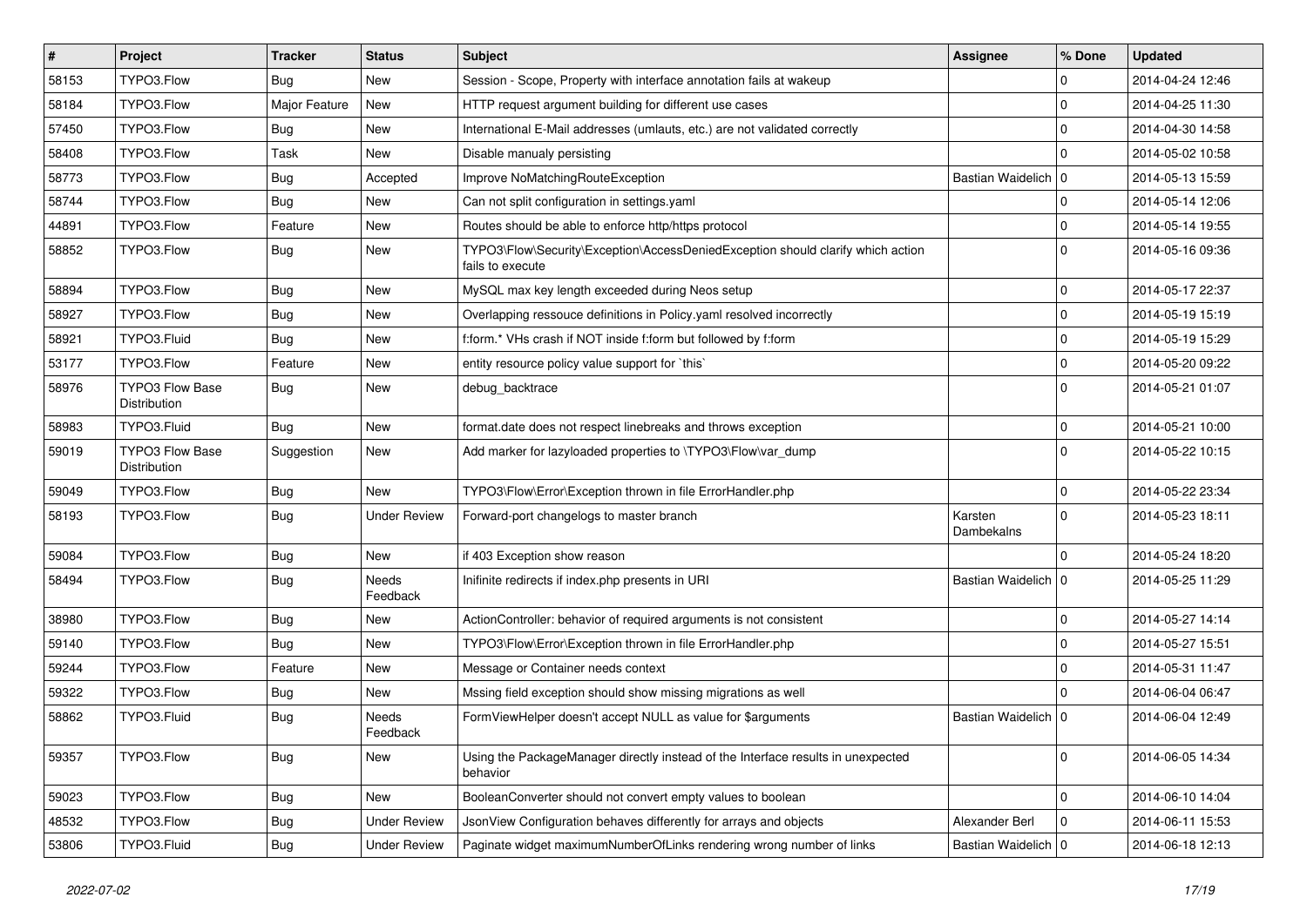| $\vert$ # | Project                         | <b>Tracker</b> | <b>Status</b>       | <b>Subject</b>                                                                                            | Assignee                     | % Done       | <b>Updated</b>   |
|-----------|---------------------------------|----------------|---------------------|-----------------------------------------------------------------------------------------------------------|------------------------------|--------------|------------------|
| 59057     | TYPO3.Fluid                     | Bug            | <b>Under Review</b> | Hidden empty value fields shoud be disabled when related field is disabled                                | Bastian Waidelich   0        |              | 2014-06-18 17:23 |
| 8923      | TYPO3.Flow                      | Task           | <b>Under Review</b> | Provide a Nginx Server Configuration for FLOW3                                                            | Christian Müller             | $\mathbf 0$  | 2014-06-19 16:34 |
| 59747     | TYPO3.Flow                      | Bug            | New                 | TYPO3\Flow\Error\Exception thrown in file ErrorHandler.php                                                |                              | $\mathbf 0$  | 2014-06-20 21:28 |
| 58996     | TYPO3.Flow                      | Bug            | New                 | ResourceManager adding to persistence                                                                     |                              | $\mathbf 0$  | 2014-06-25 14:38 |
| 59878     | TYPO3.Flow                      | Bug            | New                 | TYPO3\Flow\Core\Booting\Exception\SubProcessException thrown in file Scripts.php                          |                              | $\mathbf 0$  | 2014-06-25 15:29 |
| 60003     | TYPO3.Fluid                     | Feature        | New                 | Add required-Attribute to f:form.password                                                                 |                              | $\mathbf 0$  | 2014-06-30 16:53 |
| 60095     | TYPO3.Flow                      | Feature        | <b>Under Review</b> | LockManager's LockHoldingStackPage should be configurable                                                 |                              | $\mathbf 0$  | 2014-07-07 11:15 |
| 60181     | TYPO3.Fluid                     | Feature        | New                 | Caching mechanism for Fluid Views/Templates                                                               |                              | $\mathbf 0$  | 2014-07-08 13:18 |
| 60271     | TYPO3.Fluid                     | Feature        | <b>New</b>          | Paginate viewhelper, should also support arrays                                                           |                              | $\mathbf 0$  | 2014-07-11 13:19 |
| 44234     | TYPO3.Fluid                     | Bug            | <b>Under Review</b> | selectViewHelper's sorting does not respect locale collation                                              |                              | $\mathbf 0$  | 2014-07-31 17:15 |
| 52640     | TYPO3.Fluid                     | Feature        | <b>Under Review</b> | Create an UnlessViewHelper as opposite to the IfViewHelper                                                | Marc Neuhaus                 | 0            | 2014-08-01 09:02 |
| 60856     | TYPO3.Fluid                     | Bug            | New                 | Target attribute not supported by the form viewhelper                                                     |                              | $\mathbf 0$  | 2014-08-08 13:14 |
| 61043     | TYPO3.Flow                      | Task           | New                 | Rename ClassSchema to ModelSchema                                                                         |                              | $\mathbf 0$  | 2014-08-18 23:20 |
| 50888     | TYPO3.Fluid                     | Bug            | <b>Under Review</b> | WSOD by changing name of section and if Fluid caches are generated                                        |                              | $\mathbf 0$  | 2014-08-26 15:52 |
| 55793     | TYPO3.Flow                      | Feature        | Under Review        | Add Support for groupBy                                                                                   | Kerstin<br>Huppenbauer       | $\Omega$     | 2014-09-02 09:38 |
| 44684     | TYPO3 Flow Base<br>Distribution | Bug            | New                 | Authorization header redirect in .htaccess strips the Basic-prefix                                        |                              | $\Omega$     | 2014-09-16 23:41 |
| 46063     | TYPO3.Flow                      | Feature        | New                 | Implement username password provider with "remember me" persistent cookie                                 | Christopher<br><b>Hlubek</b> | $\mathbf 0$  | 2014-09-23 00:26 |
| 30933     | TYPO3.Flow                      | Feature        | Needs<br>Feedback   | Check for unique constraints on add()                                                                     | Karsten<br>Dambekalns        | $\Omega$     | 2014-10-01 12:36 |
| 49011     | TYPO3.Flow                      | Bug            | <b>Under Review</b> | Support executing TYPO3.Flow inside a PHAR                                                                |                              | $\mathbf 0$  | 2014-10-03 15:21 |
| 40418     | TYPO3.Flow                      | Feature        | Needs<br>Feedback   | Add an option to flow3:cache:flush thats keeps user sessions active                                       |                              | $\Omega$     | 2014-10-03 20:17 |
| 62009     | TYPO3.Flow                      | Bug            | New                 | Rewrite URI Filename could be empty                                                                       |                              | $\mathbf 0$  | 2014-10-07 11:03 |
| 62292     | TYPO3.Flow                      | Major Feature  | New                 | Support for entity translation                                                                            |                              | $\mathbf 0$  | 2014-10-17 03:18 |
| 62346     | TYPO3.Fluid                     | Feature        | New                 | f:comment should have high precende                                                                       |                              | $\mathbf 0$  | 2014-10-20 11:33 |
| 37405     | TYPO3.Flow                      | Feature        | <b>Under Review</b> | When changing a property wich is used in routing the Link-VH should direkt to the new<br>properties value |                              | $\Omega$     | 2014-11-02 18:25 |
| 62740     | TYPO3.Flow                      | Bug            | New                 | Add check on literal in TypeHandlingUtility::isCollectionType                                             |                              | 0            | 2014-11-06 20:06 |
| 38004     | TYPO3.Flow                      | <b>Bug</b>     | Accepted            | Missing CheatSheet folder for Getting Started manual                                                      | Karsten<br>Dambekalns        | $\mathbf 0$  | 2014-11-07 10:58 |
| 43424     | TYPO3.Kickstart                 | Feature        | <b>Under Review</b> | Support subpackage when kickstarting model & repository                                                   | Karsten<br>Dambekalns        | $\mathsf{O}$ | 2014-11-20 22:35 |
| 59442     | TYPO3.Flow                      | <b>Bug</b>     | <b>Under Review</b> | Composite primary keys including foreign entity don't work                                                |                              | $\pmb{0}$    | 2014-11-27 09:34 |